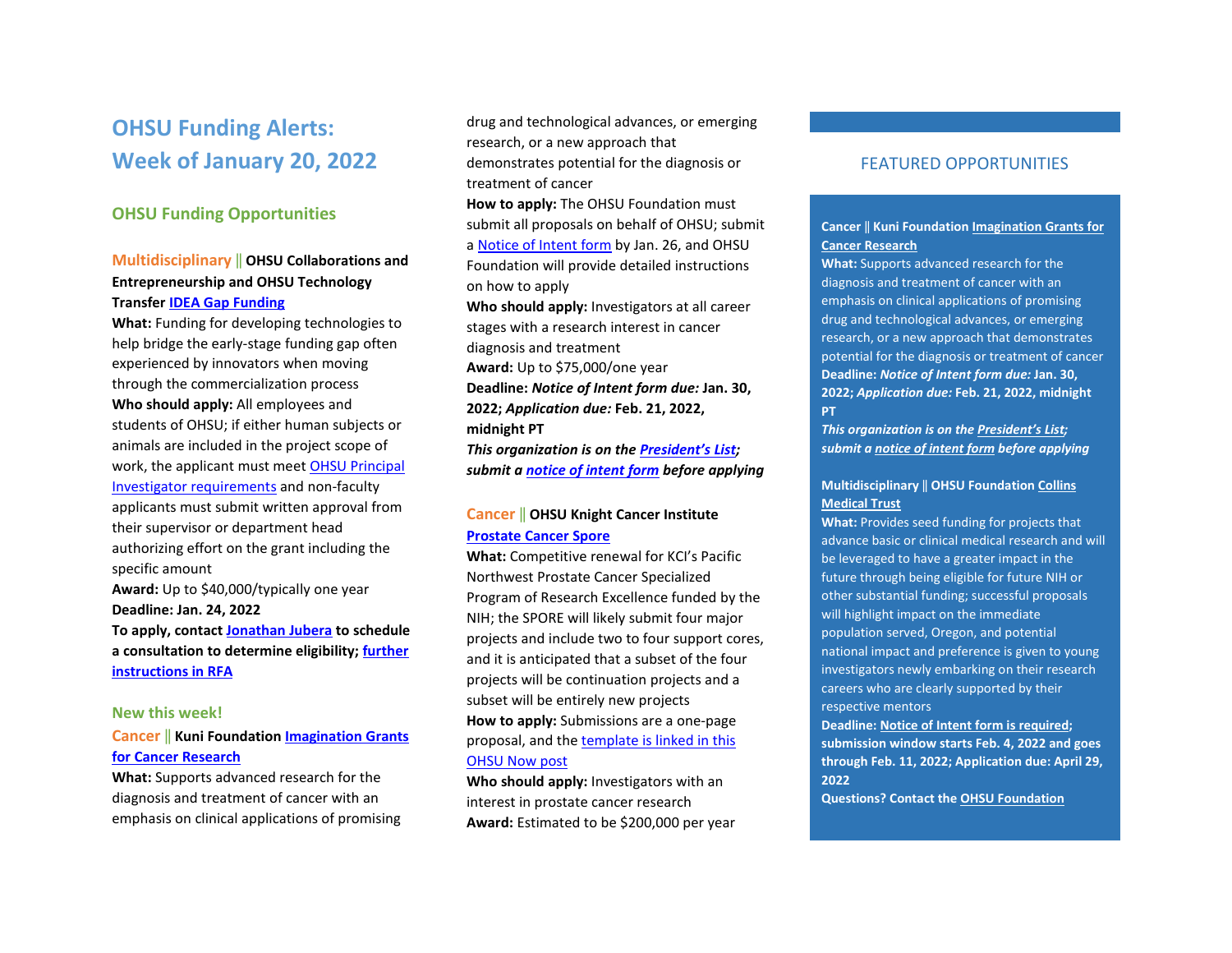**Deadline: Jan. 30, 2022 Contact [Tom Beer, M.D.,](mailto:beert@ohsu.edu) professor and deputy director of the Knight Cancer Institute, if you are thinking about submitting a proposal**

#### **New this week!**

#### **Multidisciplinary** ‖ **OHSU Foundatio[n Collins](https://o2.ohsu.edu/foundations/research-program-grants/collins-medical-trust/index.cfm)  [Medical Trust](https://o2.ohsu.edu/foundations/research-program-grants/collins-medical-trust/index.cfm)**

**What:** Provides seed funding for projects that advance basic or clinical medical research and will be leveraged to have a greater impact in the future through being eligible for future NIH or other substantial funding; successful proposals will highlight impact on the immediate population served, Oregon, and potential national impact and preference is given to young investigators newly embarking on their research careers who are clearly supported by their respective mentors **Who should apply:** Early career investigators, including postdoctoral fellows and assistant professors, who are clearly supported by their mentors

**Award:** Up to \$30,000/one year **Deadline: [Notice of Intent form is required;](https://app.smartsheet.com/b/form?EQBCT=6b30d7c090a14277b9a5afb9fc5583d0) submission window starts Feb. 4, 2022 and goes through Feb. 11, 2022; Application due: April 29, 2022 Questions? Contact th[e OHSU Foundation](mailto:ohsufr@ohsu.edu)**

#### **New this week!**

**Multidisciplinary** ‖ **Cascadia Data Discovery Initiative and Microsoft [Cascadia Azure credit](https://now.ohsu.edu/member/post/funding-opportunity-interdisciplinary-regional-collaborations/c8c7232d-7b42-4f3b-b4ce-4f8b8ef24c35)  [award for regional collaborations in](https://now.ohsu.edu/member/post/funding-opportunity-interdisciplinary-regional-collaborations/c8c7232d-7b42-4f3b-b4ce-4f8b8ef24c35) data-**

#### **[intensive science](https://now.ohsu.edu/member/post/funding-opportunity-interdisciplinary-regional-collaborations/c8c7232d-7b42-4f3b-b4ce-4f8b8ef24c35)**

**What:** Supports projects involving basic, clinical, and public health research; projects that involve sharing of data sets across institutions and projects that validate new computational tools or build on existing tools are encouraged, and cancer research and infectious disease research, including COVIDrelated proposals, are welcomed

**Who should apply:** Multiple PIs are required, and at least one PI must be from Fred Hutch, BC Cancer, OHSU Knight Cancer Institute, University of Washington (UW) eScience Institute, or UBC; collaborations where at least one PI is at the assistant or associate rank and between junior and senior investigators are encouraged

**Award:** Up to \$200,000 in Azure cloud credits/From Feb. 18 to Sept. 24, 2022 **Deadline: Feb. 7, 2022, 5 p.m. PT Send questions t[o Katie Smolnycki](mailto:cascadia@fredhutch.org)**

### **Pediatrics** ‖ **OHSU Doernbecher Children's Hospita[l 2022 Friends of Doernbecher Grant](https://blogs.ohsu.edu/researchnews/files/2021/12/Friends-of-Doernbecher_Grant-RFP_2022.pdf)  [Program](https://blogs.ohsu.edu/researchnews/files/2021/12/Friends-of-Doernbecher_Grant-RFP_2022.pdf)**

**What:** Supports clinical and research projects and programs at OHSU Doernbecher Children's Hospital; pediatric-related research projects and programs that impact children's health are supported by the program

**Who should apply:** OHSU and Doernbecher faculty, clinical and research staff, graduate students, medical students, fellows and postdoctoral fellows

**Award:** Up to \$50,000/one year

**Deadline: Feb. 18, 2022, 5 p.m. PT [Apply through the CAP](https://ohsu.infoready4.com/#competitionDetail/1857487)**

#### **Cancer** ‖ **BRIDGE-C2 Cente[r Small Grants](https://bridgetoinnovation.org/pilot-funding-opportunities-2/)  [Program](https://bridgetoinnovation.org/pilot-funding-opportunities-2/)**

**What:** Small grants program held through the BRIDGE-C2 Center, an NCI-funded Implementation Science Center for Cancer Control, that aims to conduct rapid-cycle research aimed at eliminating longstanding gaps in cancer screening and prevention **Who should apply:** Faculty, project scientists, research trainees, postdoctoral fellows and community practitioners at OHSU and OCHIN Inc.

**Award:** Up to \$20,000/six months **Deadline:** *LOI due:* **March 1, 2022, 5 p.m. PT;**  *Application due:* **June 15, 2022, 5 p.m. PT [Submit an LOI;](https://app.smartsheet.com/b/form/da256b819c89427bab9802398ec270b5) send any questions about this opportunity t[o Sara McCrimmon](mailto:mccrimmo@ohsu.edu)**

# **Multidisciplinary** ‖ **NIGMS, OHSU Research & Innovation and Vollum Institute [OHSU](https://www.ohsu.edu/postbaccalaureate-research-education-program/ohsu-postbaccalaureate-research-education-program-1)  [Postbaccalaureate Research Education](https://www.ohsu.edu/postbaccalaureate-research-education-program/ohsu-postbaccalaureate-research-education-program-1)  [Program \(PREP\)](https://www.ohsu.edu/postbaccalaureate-research-education-program/ohsu-postbaccalaureate-research-education-program-1)**

**What:** Program for recruiting and retaining Persons Excluded because of their Ethnicity or Race (PEER) postbacs for an intensive, mentored experience research experience with the goal to prepare them for pursuing a graduate degree in biomedical research **Who should apply:** Researchers who have graduated or are in the process of graduating with a baccalaureate degree in a biomedically relevant science from an accredited college or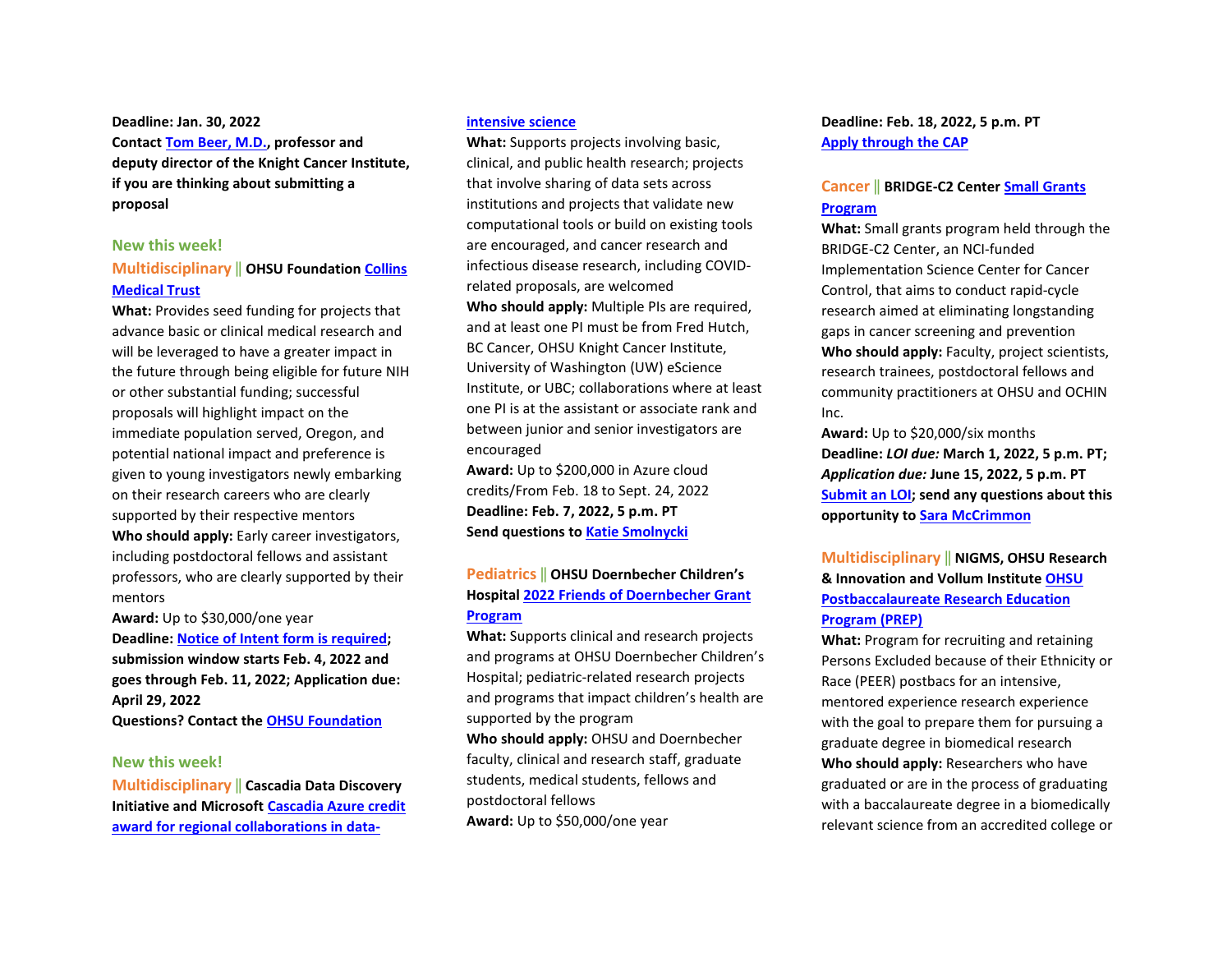university after June 1st, 2019, are US citizens, nationals or permanent residents, are not currently enrolled in a degree program and belong to a group considered to be underrepresented in the field of biomedical research; [see more details](https://www.ohsu.edu/postbaccalaureate-research-education-program/ohsu-postbaccalaureate-research-education-program-1)  **Award:** Competitive research assistant salary and health benefits/one year **Deadline: March 1, 2022, 11:59 p.m. PT Send questions t[o PREPtograd@ohsu.edu](mailto:PREPtograd@ohsu.edu) [Apply through the CAP](https://ohsu.infoready4.com/#competitionDetail/1856154)**

# **Multidisciplinary** ‖ **Alliance for Visible Diversity in Scienc[e Elevate Award](https://ohsu.ca1.qualtrics.com/jfe/form/SV_8koxmEcygX2o30a)**

**What:** Recognizes a member of the OHSU community for making effective strides in racial equity and inclusion

**Who should apply:** Individuals who have catalyzed positive change in cultivating a more equitable and inclusive environment within the research community; self-nominations welcome and all OHSU members can nominate **Award:** \$500

**Deadline: Open now** 

#### **Cancer** ‖ **CEDA[R NIH Catalyst Funding](https://drive.google.com/file/d/1VNyOPOZxoX97AkJQURwMQy_tBzo_uGip/view)**

**What:** Funding designed to help scientists pursuing CEDAR relevant research address reviewer concerns and resubmit their proposals to the National Institutes of Health **Who should apply:** Applicants to NIH awards who received a score but were not funded **Award:** Up to \$250,000/one year **Deadline: Applications accepted anytime**

# **Multidisciplinary** ‖ **OCTR[I Mobile Apps for](https://www.ohsu.edu/octri/pilot-awards-where-translation-begins#:%7E:text=Each%20year%2C%20OCTRI%20awards%20pilot,the%20development%20of%20translational%20research.)  [Clinical Studies \(MACS\)](https://www.ohsu.edu/octri/pilot-awards-where-translation-begins#:%7E:text=Each%20year%2C%20OCTRI%20awards%20pilot,the%20development%20of%20translational%20research.)**

**What:** Funding to leverage MyCap to create mobile apps that allow clinical study participants to report outcomes/data via a smartphone

**Who should apply:** PIs who want to create a mobile app for clinical or commercial purposes **Award:** Up to \$5,000/typically one year **Deadline: Rolling; application will close when funding for the fiscal year is exhausted [Submit project intake form through REDCap](https://octri.ohsu.edu/redcap/surveys/?s=XAD7LYC8TC)**

# **Multidisciplinary** ‖ **OHSU [Fellowship for](https://ohsu.infoready4.com/#competitionDetail/1734209)  [Diversity in Research](https://ohsu.infoready4.com/#competitionDetail/1734209)**

**What:** Funds researchers with the goal of increasing the diversity of the community of scholars devoted to academic scientific research at OHSU

**Who should apply:** Investigators with postdoctoral training experience looking to establish an independent academic research career; scholars who identify as underrepresented minorities, differently-abled and more are welcomed **Award:** Up to \$8,000 plus a stipend **Deadline: Applications accepted anytime** 

### **Public Health** ‖ **OHSU-PSU School of Public Health [Kickstarter Awards](https://blogs.ohsu.edu/researchnews/files/2021/04/2021-22-SPH-Kickstarter.pdf)**

**What:** Funding to support pre-award activities that advance the preparation of high-quality grant or contract applications **Who should apply:** OHSU and PSU faculty with

primary appointment in OHSU-PSU School of

Public Health who have an extramural RFA or other opportunity identified **Award:** From \$500 to \$5,000/up to six months **Deadline: Accepted on a rolling basis through March 31, 2022 [Apply through the CAP](https://ohsu.infoready4.com/#competitionDetail/1841551)**

#### **Multidisciplinary** ‖ **OHSU School of Medicine [Exploratory Research Seed Grants](https://ohsu.infoready4.com/#competitionDetail/1825440)**

**What:** Supports investigators who need to work with an OHSU core or with the Pacific Northwest National Laboratory (PNNL) to develop preliminary data for an application for extramural research support **Who should apply:** School of Medicine faculty in the professorial series who have not received this award within the last year **Award:** Up to \$5,000/one year **Deadline: Applications accepted anytime [Apply through the CAP](https://ohsu.infoready4.com/#competitionDetail/1825440)**

### **Limited Submission Opportunities**

### **Cancer** ‖ **V Foundation [Pediatric Translational](https://ohsu.infoready4.com/#competitionDetail/1860887)  [and V Scholar Cancer Research Grant Program](https://ohsu.infoready4.com/#competitionDetail/1860887)**

**What:** Two programs to support pediatric cancer research; Translational Awards support projects that move a novel strategy from the laboratory into a human clinical trial or use specimens from a clinical trial to develop biomarkers or mechanisms and V Scholar Awards support projects either laboratorybased discovery research or translational research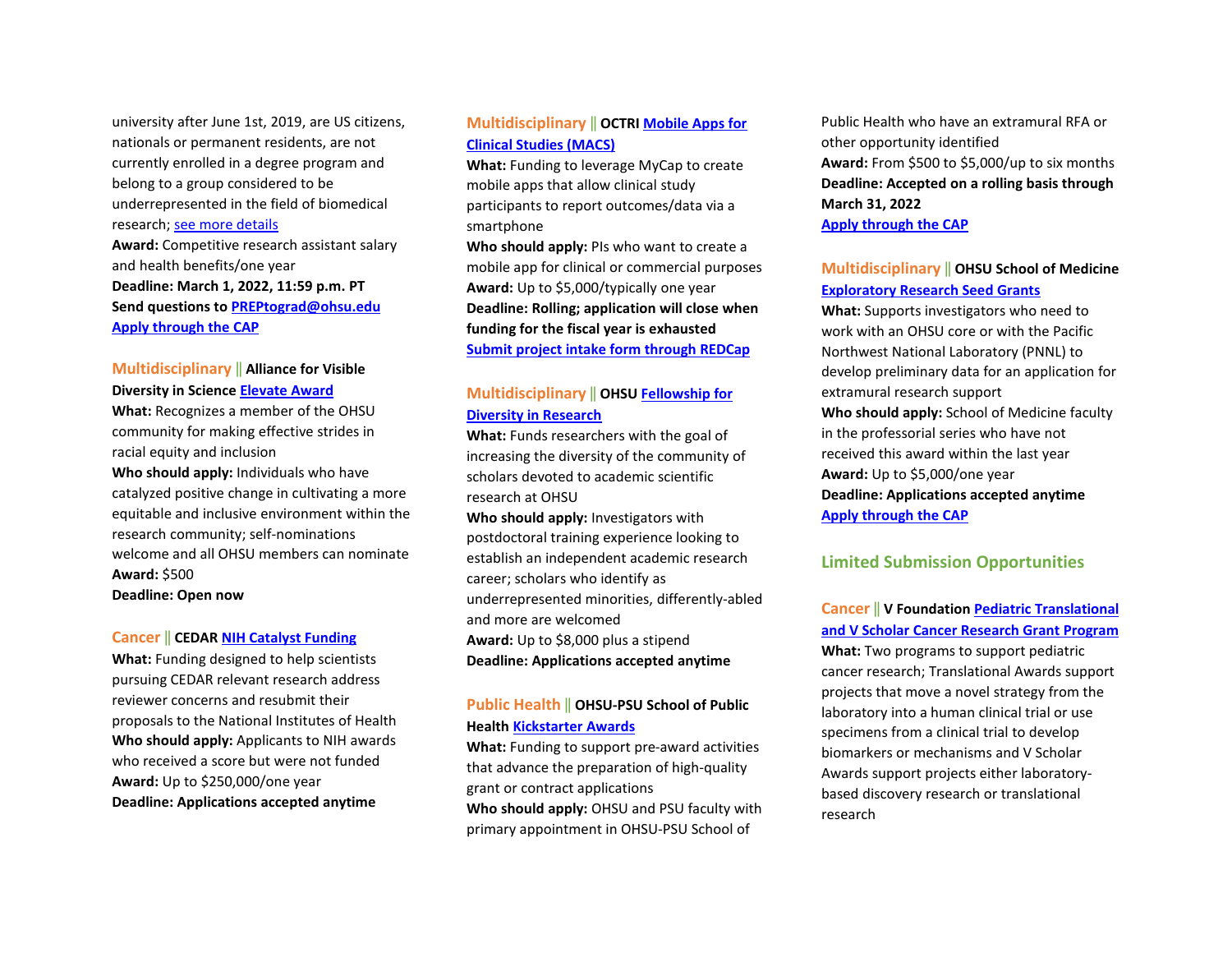**Who should apply:** Pediatric cancer researchers; eligibility requirements for each award are different and detailed, so [see CAP](https://ohsu.infoready4.com/#competitionDetail/1860887)  [listing for more details](https://ohsu.infoready4.com/#competitionDetail/1860887) 

**Award:** *For Translational:* Up to \$600,000/up to three years; *For V Scholar:* Up to \$200,000/up to two years **Deadline:** *Internal submission due:* **Jan. 26, 2022;** *Nomination due:* **Feb. 15, 2022, 2 p.m. PT**

#### **[Apply through the CAP](https://ohsu.infoready4.com/#competitionDetail/1860887)**

*This organization is on th[e President's List;](https://o2.ohsu.edu/foundations/research-program-grants/ohsu-presidents-list/index.cfm)  submit a [notice of intent form](https://app.smartsheet.com/b/form?EQBCT=b4b914967b774308b1947bbf8ab27b15) before applying* 

### **Multidisciplinary** ‖ **Association of American Medical Colleges [Herbert W. Nickens Faculty](https://www.aamc.org/what-we-do/aamc-awards/nickens-faculty-fellowship)  [Fellowship](https://www.aamc.org/what-we-do/aamc-awards/nickens-faculty-fellowship)**

**What:** Supports junior faculty members who demonstrate leadership potential in addressing inequity in medical education and health care

**Who should apply:** Full-time assistant professors who have held their position from no earlier than July 1, 2019 and have received only one appointment as assistant professor **Award:** \$25,000/one year **Deadline:** *Internal submission due:* **Feb. 1,** 

**2022;** *Application due:* **April 1, 2022, 8:59 p.m. PT** 

**[Apply through the CAP](https://ohsu.infoready4.com/#competitionDetail/1858129)**

# **Cancer** ‖ **Pediatric Cancer Research Foundation [Research Grants](https://pcrf-kids.org/funding-process/)**

**What:** Supports childhood cancer research through four grants: Basic Science Research

Grants, Translational Research Grants, Emerging Investigator Fellowship Grants, and Designated Grant Programs **Who should apply:** Basic and Translational grant applicants must have a PhD or MD and Emerging Investigator grant applicants must have either completed two years of their fellowship or had a position as junior faculty instructor or assistant professor for up to two years from the start of the award period **Award:** *For Basic:* Up to \$750,000/up to three years; *For Translational:* Up to \$200,000/up to two years; *For Emerging Investigator:* Up to \$50,000/one year; *For Designated:* Not listed **Deadline:** *Internal submission due:* **Feb. 4, 2022;** *LOI due:* **March 1, 2022, 5 p.m. PT;**  *Application due:* **June 1, 2022, 5 p.m. PT [Apply through the CAP](https://ohsu.infoready4.com/#competitionDetail/1860888)**

# **Aging** ‖ **NIA [Coordinating Center for the](https://grants.nih.gov/grants/guide/rfa-files/RFA-AG-23-006.html)  [Claude D. Pepper Older Americans](https://grants.nih.gov/grants/guide/rfa-files/RFA-AG-23-006.html)  [Independence Centers \(OAICs\) \(U24 Clinical](https://grants.nih.gov/grants/guide/rfa-files/RFA-AG-23-006.html)  [Trial Optional\)](https://grants.nih.gov/grants/guide/rfa-files/RFA-AG-23-006.html)**

**What:** Coordinating Center for the Claude D. Pepper Older Americans Independence Centers program that will be a facilitator for OAIC site interactions and a conduit for translating OAIC objectives and findings to both scientific and general audiences **Who should apply:** Anyone with a research interest in maintaining or restoring independence in older persons **Award:** Up to \$2.125 million/up to five years **Deadline:** *Internal submission due:* **Feb. 24, 2022;** *LOI due:* **April 16, 2022** *(LOI not required*  *but highly encouraged***);** *Application due:* **May 16, 2022, 5 p.m. PT [Apply through the CAP](https://ohsu.infoready4.com/#competitionDetail/1860881)**

# **Multidisciplinary** ‖ **Josiah Macy Jr. Foundation [Board Grants and President's](https://macyfoundation.org/our-grantees/apply)  [Grants](https://macyfoundation.org/our-grantees/apply)**

**What:** Supports educational projects that improve health by advancing the education and training of future health professionals through two grant mechanisms: Board Grants and President's Grants

**How to apply:** When you submit your application through the CAP, you must also submit a [Notice of Intent form](https://o2.ohsu.edu/foundations/research-program-grants/ohsu-presidents-list/notice-of-intent.cfm) to the OHSU Foundation; the Foundation will be pleased to provide guidance and editorial review (nonscientist, funder perspective) on your application

**Who should apply:** Applicants to either grant type must meet [OHSU Principal Investigator](https://o2.ohsu.edu/proposal-and-award-management/resources/upload/04-00-005-100-Principal-Investigator-Eligibility-6-14-16.pdf)  [requirements](https://o2.ohsu.edu/proposal-and-award-management/resources/upload/04-00-005-100-Principal-Investigator-Eligibility-6-14-16.pdf)

**Award:** *For Board Grants:* Up to \$300,000/up to three years; *For President's Grants:* Up to \$25,000/one year

**Deadline:** *Internal submission due:* **March 1, 2022;** *Proposals due:* **Rolling** 

#### **[Apply through the CAP](https://ohsu.infoready4.com/#competitionDetail/1860335)**

*This organization is on th[e President's List;](https://o2.ohsu.edu/foundations/research-program-grants/ohsu-presidents-list/index.cfm)  submit a [notice of intent form](https://app.smartsheet.com/b/form?EQBCT=b4b914967b774308b1947bbf8ab27b15) before applying* 

**Allergic Disease** ‖ **NIAID [Asthma and Allergic](https://grants.nih.gov/grants/guide/rfa-files/RFA-AI-21-079.html)  [Diseases Cooperative Research Centers \(U19](https://grants.nih.gov/grants/guide/rfa-files/RFA-AI-21-079.html)  [Clinical Trial Optional\)](https://grants.nih.gov/grants/guide/rfa-files/RFA-AI-21-079.html)**

**What:** Supports centers that integrate clinical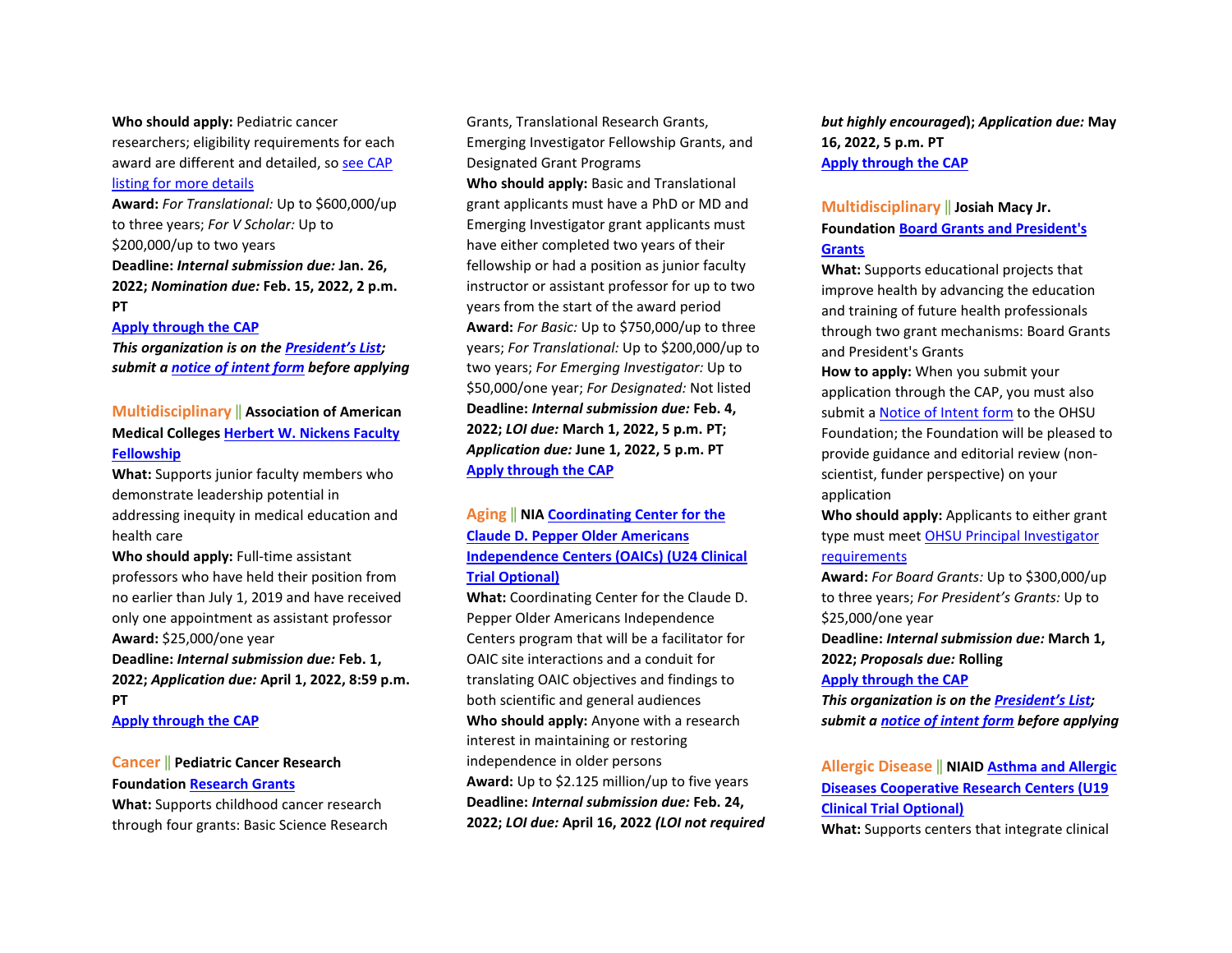and translational research to conduct studies on the mechanisms underlying the onset and progression of diseases of interest including asthma, rhinitis (allergic and non-allergic), chronic rhinosinusitis, atopic dermatitis, food allergy and drug allergy

**Who should apply:** Anyone with a research interest in asthma and allergic diseases, though multiple PIs are only allowed for the Overall Program, and an investigator can serve as a PI on only one AADCRC award or application; [further eligibility info in FOA](https://grants.nih.gov/grants/guide/rfa-files/RFA-AI-21-079.html#_Section_III._Eligibility)  **Award:** Up to \$4.5 million/up to five years **Deadline:** *Internal submission due:* **March 3, 2022;** *LOI due:* **May 3, 2022** *(LOI not required but highly encouraged***);** *Application due:* **June 3, 2022, 5 p.m. PT [Apply through the CAP](https://ohsu.infoready4.com/#competitionDetail/1860084)**

# **Multidisciplinary** ‖ **NIGMS and ORI[P High-](https://grants.nih.gov/grants/guide/pa-files/PAR-22-079.html)[End Instrumentation \(HEI\) Grant Program](https://grants.nih.gov/grants/guide/pa-files/PAR-22-079.html)  [\(S10 Clinical Trial Not Allowed\)](https://grants.nih.gov/grants/guide/pa-files/PAR-22-079.html) and [Shared](https://grants.nih.gov/grants/guide/pa-files/PAR-22-080.html)  [Instrumentation Grant \(SIG\) Program \(S10](https://grants.nih.gov/grants/guide/pa-files/PAR-22-080.html)  [Clinical Trial Not Allowed\)](https://grants.nih.gov/grants/guide/pa-files/PAR-22-080.html)**

**What:** Supports groups of NIH-supported investigators to purchase or upgrade a single item of high-end, specialized, commercially available instruments or integrated systems **How to apply:** OHSU is not limited in the number of applications we may submit, provided that the applications are for different types of equipment; however, internal review is required. You must submit a 1-3 page preliminary proposal that names a minimum of three major users who are PIs on active NIH

### research grants; [additional information on](https://ohsu.infoready4.com/#competitionDetail/1860886)  [proposal in CAP](https://ohsu.infoready4.com/#competitionDetail/1860886)

**Who should apply:** PIs do not need to have an NIH research grant or any other research support but are expected to be an expert on the requested instrument and may be a core director or tenured or non-tenured faculty member; multiple PIs are not allowed **Award:** *For Shared Grants:* Between \$50,000 and \$600,000/one year; *For High-End Grants:* Between \$600,001 and \$2 million/one year **Deadline:** *Internal submission due:* **March 28, 2022;** *Application due:* **June 1, 2022, 5 p.m. PT [Apply through the CAP](https://ohsu.infoready4.com/#competitionDetail/1860886)**

### **Merit Prizes and Awards**

# **Neuroscience** ‖ *Brain Sciences* **[2022 Young](https://www.mdpi.com/journal/brainsci/awards/1553)  [Investigator Awards](https://www.mdpi.com/journal/brainsci/awards/1553)**

**What:** Honors three young investigators in recognition of their excellence in the field of neuroscience

**Who should apply:** PhDs who will be under 35 years of age by the deadline, have produced ground-breaking research and made a significant contribution to the advancement of neuroscience and are nominated by senior scientists

**Award:** Approximately \$1,644.46 (amount converted from Swiss Francs)

**Deadline: Jan. 31, 2022** 

#### **Deadline extended**

**Multidisciplinary** ‖ **NOSTER and** *Science*

#### **[Microbiome Prize](https://www.science.org/content/page/noster-science-microbiome-prize?utm_source=house-list&utm_medium=email&utm_campaign=prizes-2022&et_rid=79523537&et_cid=3998726&)**

**What:** Rewards innovative research by young investigators working on the functional attributes of the microbiota of any organism that has potential to contribute to our understanding of human or veterinary health and disease or to guide therapeutic interventions

**Who should apply:** Researchers younger than thirty-five who have received their degree in the last 10 years; work submitted for consideration must have been performed in the past three years **Award:** \$25,000 **Deadline: Feb. 7, 2022**

#### **Multidisciplinary** ‖ **PhRMA Foundation [Value Assessment Challenge Awards](https://www.phrmafoundation.org/challenge-awards/)**

**What:** Supports research on pressing questions related to value assessment in health care through two award mechanisms, one for health equity and one for patientcentered outcomes

**Who should apply:** Anyone with a research interest in health equity or patient-centered outcomes

**Award:** Up to \$50,000 **Deadline: March 1, 2022, 8:59 p.m. PT**

# **Neuroscience** ‖ *Science* **& PIN[S Prize for](https://www.science.org/content/page/science-pins-prize-neuromodulation?utm_source=1stparty&utm_medium=email&utm_content=pins&utm_campaign=prizes-2022&et_rid=79523537&et_cid=4059311&)  [Neuromodulation](https://www.science.org/content/page/science-pins-prize-neuromodulation?utm_source=1stparty&utm_medium=email&utm_content=pins&utm_campaign=prizes-2022&et_rid=79523537&et_cid=4059311&)**

**What:** Rewards innovative research that modulates neural activity through physical (electrical, magnetic, optical) stimulation of targeted sites in the nervous system with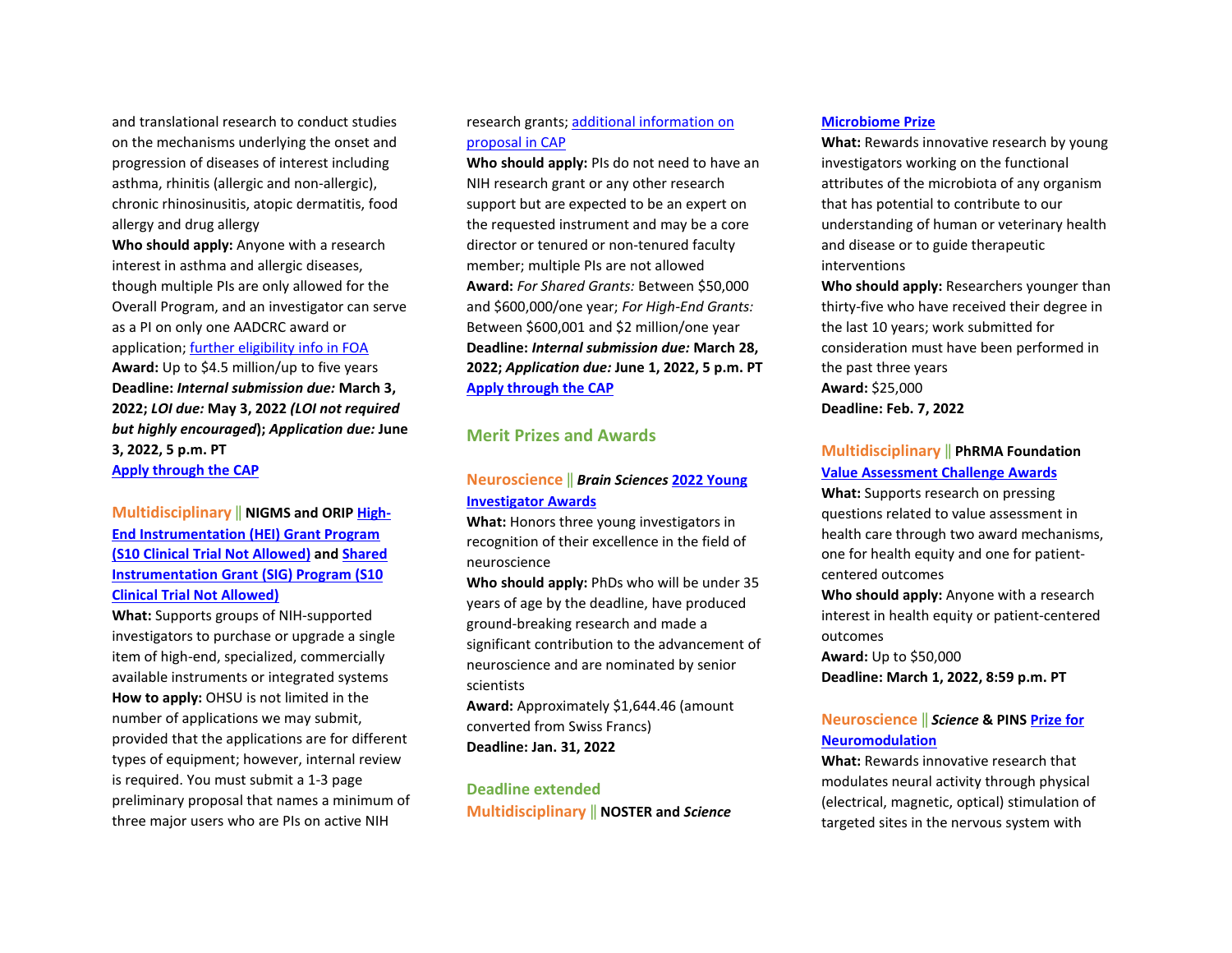implications for translational medicine **Who should apply:** Investigators younger than forty-five who have received their degree in the last 10 years; work submitted for consideration must have been performed in the past three years **Award:** \$25,000 **Deadline: March 15, 2022** 

# **Cardiology** ‖ **McGil[l 2022 Louis and Artur](https://www.mcgill.ca/lucianaward/)  Lucian Award [for Research in Circulatory](https://www.mcgill.ca/lucianaward/)  [Diseases](https://www.mcgill.ca/lucianaward/)**

**What:** Rewards outstanding research in the field of circulatory diseases by a scientific investigator or group of investigators whose contribution to knowledge in this field is deemed worthy of special recognition **Who should apply:** Researchers whose current work is in the circulatory disease field **Award:** Approximately \$58,426 (amount converted from CAD) **Deadline: April 1, 2022** 

### **COVID-19 Opportunities**

Due to the decline in new funding opportunities related to COVID-19, we are transitioning the separate COVID-19 Funding Alerts to this space. You can still [view the archive of COVID-19 Funding](https://blogs.ohsu.edu/researchnews/tag/covid-19-funding/)  [Alerts,](https://blogs.ohsu.edu/researchnews/tag/covid-19-funding/) and [a list of still-open opportunities](https://blogs.ohsu.edu/researchnews/2021/06/17/ohsu-covid-19-fu%E2%80%A6en-opportunities/) will be updated weekly.

**New this week! Multidisciplinary** ‖ **NHLBI [Notice of](https://grants.nih.gov/grants/guide/notice-files/NOT-HL-22-007.html)  [Information: Temporary Extension of](https://grants.nih.gov/grants/guide/notice-files/NOT-HL-22-007.html)  [Eligibility for NHLBI K24 Applicants Due to](https://grants.nih.gov/grants/guide/notice-files/NOT-HL-22-007.html)  [COVID-19](https://grants.nih.gov/grants/guide/notice-files/NOT-HL-22-007.html)**

# **Multidisciplinary** ‖ **Multiple NIH Organization[s Notice of Special Interest](https://grants.nih.gov/grants/guide/notice-files/NOT-OD-22-038.html)  [\(NOSI\): Availability of Administrative](https://grants.nih.gov/grants/guide/notice-files/NOT-OD-22-038.html)  [Supplements for Research on Pathobiological](https://grants.nih.gov/grants/guide/notice-files/NOT-OD-22-038.html)  [Mechanisms of Post-Acute Sequelae of SARS-](https://grants.nih.gov/grants/guide/notice-files/NOT-OD-22-038.html)[CoV-2 Infection](https://grants.nih.gov/grants/guide/notice-files/NOT-OD-22-038.html)**

**What:** Funding to encourage investigators with expertise and insights germane to post-acute sequelae of SARS-CoV-2 infection (PASC) pathobiology to apply for supplemental funding that would enable them to leverage current awards to rapidly advance understanding of the pathobiological underpinnings of PASC **Who should apply:** Grantees of active NIH awards **Award:** Up to \$1.5 million/up to two years **Deadline: Jan. 24, 2022, 5 p.m. PT** 

# **Multidisciplinary** ‖ **Multiple NIH Organization[s Notice of Special Interest](https://grants.nih.gov/grants/guide/notice-files/NOT-MD-22-006.html)  [\(NOSI\): Research to Address Vaccine](https://grants.nih.gov/grants/guide/notice-files/NOT-MD-22-006.html)  [Hesitancy, Uptake, and Implementation](https://grants.nih.gov/grants/guide/notice-files/NOT-MD-22-006.html)  [among Populations that Experience Health](https://grants.nih.gov/grants/guide/notice-files/NOT-MD-22-006.html)  [Disparities](https://grants.nih.gov/grants/guide/notice-files/NOT-MD-22-006.html)**

**What:** Supports research on strategies and interventions to address vaccine hesitancy, uptake and implementation among

populations who experience health disparities in the US and its territories **Who should apply:** Anyone with a research interest in vaccine hesitancy **Award:** Dependent upon FOA you apply through **Deadline: Open from Feb. 5, 2022 through Jan. 8, 2023** 

**Multidisciplinary** ‖ **NHLBI, NIAID and NICHD [Notice of Special Interest \(NOSI\) Pediatric](https://grants.nih.gov/grants/guide/notice-files/NOT-HL-22-004.html)  [COVID-19 and Respiratory Viral Co-infection](https://grants.nih.gov/grants/guide/notice-files/NOT-HL-22-004.html) What:** Supports projects that will employ existing and new clinical trial cohorts/observational cohorts to screen for co-infection, phenotype and collect biospecimens to answer COVID-19 questions outlined in the NOSI **Who should apply:** Anyone with a research interest in pediatric COVID and respiratory

viral co-infection

**Award:** Dependent upon FOA you apply through

**Deadline: Open from Feb. 5, 2022 through Sept. 8, 2025** 

# **Rheumatology** ‖ **NIAM[S Notice of Special](https://grants.nih.gov/grants/guide/notice-files/NOT-AR-22-012.html)  [Interest: Promoting Research on COVID-19](https://grants.nih.gov/grants/guide/notice-files/NOT-AR-22-012.html)  [and Rheumatic, Musculoskeletal and Skin](https://grants.nih.gov/grants/guide/notice-files/NOT-AR-22-012.html)  [Diseases](https://grants.nih.gov/grants/guide/notice-files/NOT-AR-22-012.html)**

**What:** Announces to potential applicants to the NIAMS an interest in research on the impact of COVID-19 as related to diseases and conditions within the NIAMS mission **Who should apply:** Anyone with a research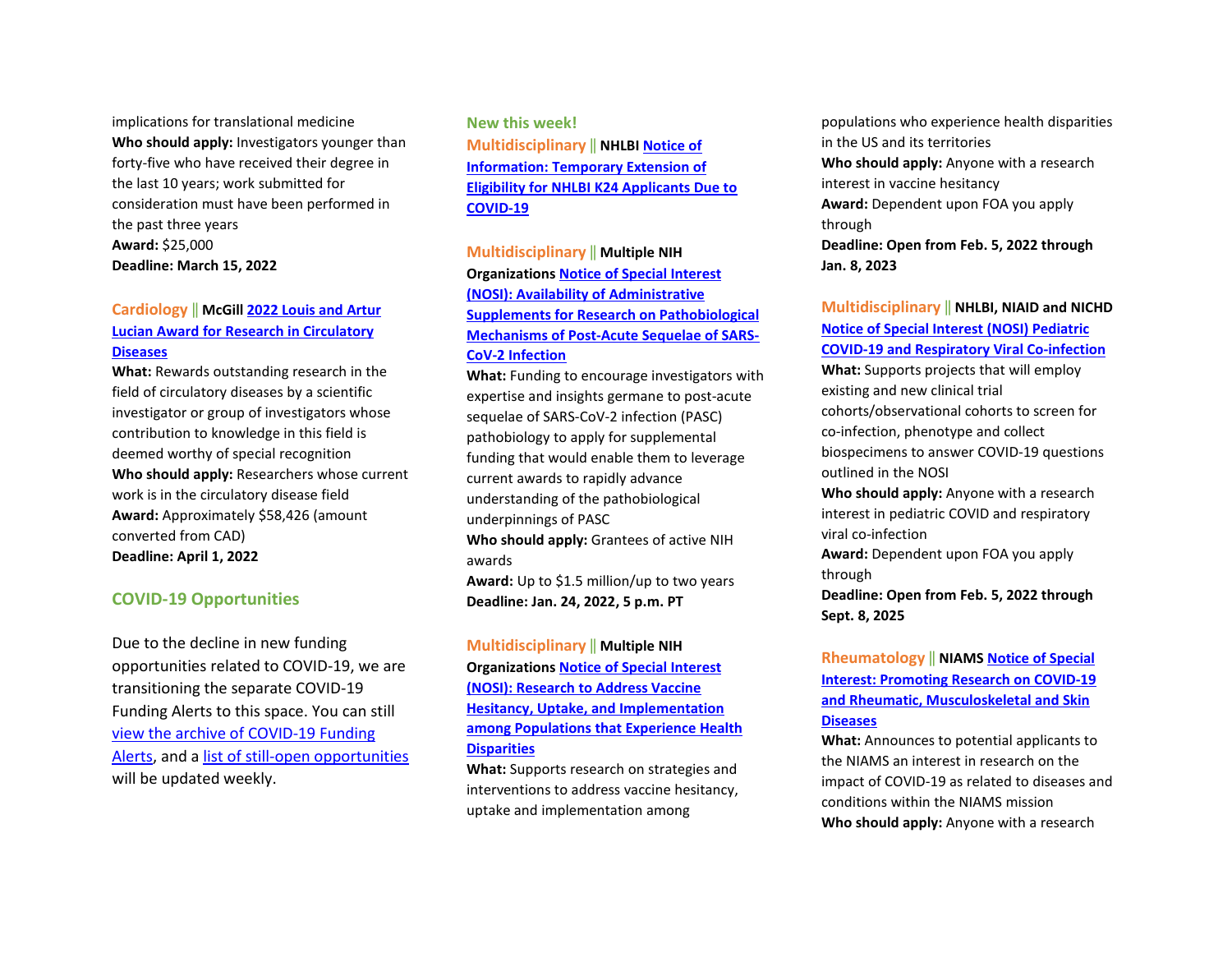interest in NIAMS-related topics and COVID-19 **Award:** Dependent upon FOA you apply through

**Deadline: Open from Feb. 5, 2022 through Jan. 7, 2023** 

#### **New this week!**

### **Mental Health** ‖ **NIMH [Notice of Special](https://grants.nih.gov/grants/guide/notice-files/NOT-MH-22-100.html)  [Interest \(NOSI\): COVID-19 Pandemic Mental](https://grants.nih.gov/grants/guide/notice-files/NOT-MH-22-100.html)  [Health Research](https://grants.nih.gov/grants/guide/notice-files/NOT-MH-22-100.html)**

**What:** Supports research to provide an evidence base to understand how mental illness contributes to COVID-19 risk and mortality, how incident mental illness develops with COVID-19, and the development of scalable interventions to meet the public mental health needs during and resulting from the pandemic

**Who should apply:** Anyone with a research interest in mental illness and COVID-19 **Award:** Dependent upon FOA you apply through

**Deadline: Open from Feb. 15, 2022 through Jan. 8, 2025**

### **NIH Federal Opportunities**

This week the NIH released funding opportunities concerning [Alzheimer's](https://grants.nih.gov/grants/guide/WeeklyIndexMobile.cfm?WeekEnding=01-14-2022)  [disease, dentistry and chronic health](https://grants.nih.gov/grants/guide/WeeklyIndexMobile.cfm?WeekEnding=01-14-2022)  [conditions.](https://grants.nih.gov/grants/guide/WeeklyIndexMobile.cfm?WeekEnding=01-14-2022) We've highlighted some opportunities of potential interest below.

# **Substance Use** ‖ **NIDA Accelerating the Pace of Drug Abuse Research Using Existing Data [\(R01 Clinical Trial Optional\)](https://grants.nih.gov/grants/guide/rfa-files/RFA-DA-22-037.html) and [\(R21 Clinical](https://grants.nih.gov/grants/guide/rfa-files/RFA-DA-22-038.html)  [Trial Optional\)](https://grants.nih.gov/grants/guide/rfa-files/RFA-DA-22-038.html)**

**What:** Supports analysis of existing social science, behavioral, administrative, and neuroimaging data to study the etiology and epidemiology of substance using behaviors and related disorders, prevention of substance use and HIV, and health service utilization **Who should apply:** Anyone with a research interest in drug abuse and data analysis **Award:** *For R01:* Not limited/up to five years; *For R21:* Up to \$275,000/up to two years **Deadline:** *LOI due:* **Feb. 4, 2022** *(LOI not required but highly encouraged***);** *Application due:* **March 4, 2022, 8:59 p.m. PT**

# **Multidisciplinary** ‖ **NCI, NIAMS and NIDCR Exploratory/Developmental Bioengineering Research Grants (EBRG) [\(R21 Clinical Trial Not](https://grants.nih.gov/grants/guide/pa-files/PAR-22-090.html)  [Allowed\)](https://grants.nih.gov/grants/guide/pa-files/PAR-22-090.html) an[d \(R21 Clinical Trial Optional\)](https://grants.nih.gov/grants/guide/pa-files/PAR-22-091.html)**

**What:** Supports research to demonstrate feasibility and potential utility of new capabilities or improvements in quality, speed, efficacy, operability, costs, and accessibility of solutions to problems in basic biomedical, preclinical, or clinical research; clinical care delivery; or accessibility

**Who should apply:** Anyone with a research interest in bioengineering innovations and improvements

**Award:** Up to \$275,000/up to two years **Deadline: Feb. 16, 2022, 5 p.m. PT**

### **Aging** ‖ **NIA [Notice of Special Interest \(NOSI\):](https://grants.nih.gov/grants/guide/notice-files/NOT-AG-21-028.html)  [Analyses of CALERIE Datasets and](https://grants.nih.gov/grants/guide/notice-files/NOT-AG-21-028.html)**

**[Biospecimens to Elucidate the Biological](https://grants.nih.gov/grants/guide/notice-files/NOT-AG-21-028.html)  [Effects and the Behavioral and Psychological](https://grants.nih.gov/grants/guide/notice-files/NOT-AG-21-028.html)  [Aspects of Sustained Caloric Restriction in](https://grants.nih.gov/grants/guide/notice-files/NOT-AG-21-028.html)  [Humans](https://grants.nih.gov/grants/guide/notice-files/NOT-AG-21-028.html)**

**What:** Supports analyses of the unique research resources generated by the CALERIE (Comprehensive Assessment of Long-term Effects of Reducing Intake of Energy) trial to improve our understanding of the effects of sustained caloric restriction in humans and its underlying mechanisms

**Who should apply:** Anyone with a research interest in sustained caloric restriction **Award:** Dependent upon FOA you apply through

**Deadline: Open from Feb. 16, 2022 through May 8, 2023**

**Multidisciplinary** ‖ **Multiple NIH Organization[s Health Care Models for Persons](https://grants.nih.gov/grants/guide/pa-files/PAR-22-092.html)  [with Multiple Chronic Conditions from](https://grants.nih.gov/grants/guide/pa-files/PAR-22-092.html)  [Populations that Experience Health](https://grants.nih.gov/grants/guide/pa-files/PAR-22-092.html)  [Disparities: Advancing Health Care towards](https://grants.nih.gov/grants/guide/pa-files/PAR-22-092.html)  Health Equity (R01 - [Clinical Trials Optional\)](https://grants.nih.gov/grants/guide/pa-files/PAR-22-092.html) What:** Supports designed to study the effective adaptation, integration and implementation of recommended guidelines of care of persons with multiple chronic conditions from populations that experience health disparities **Who should apply:** Anyone with a research interest in chronic conditions and health

disparities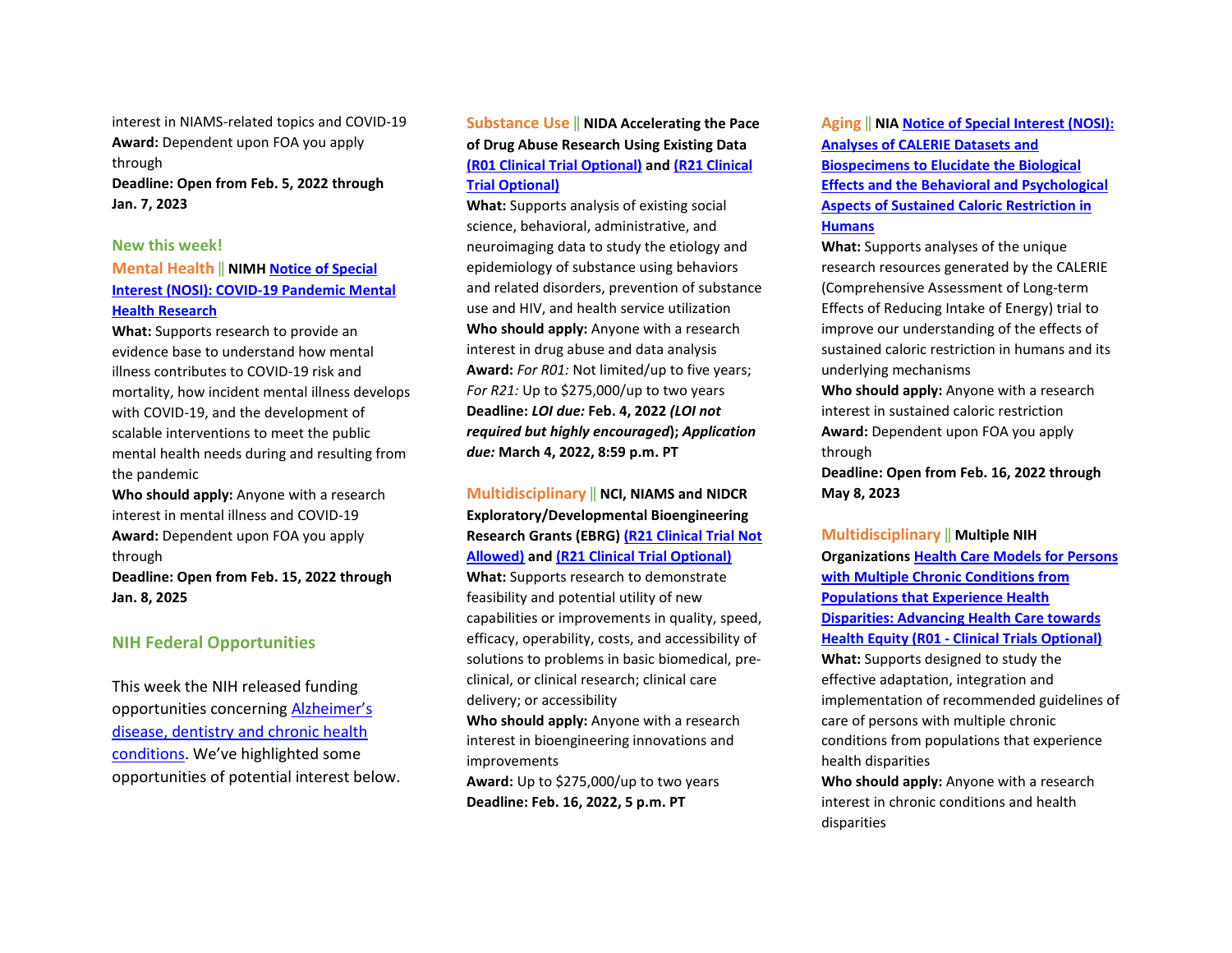**Award:** Not limited/up to five years **Deadline:** *LOI due:* **Feb. 17, 2022** *(LOI not required but highly encouraged***);** *Application due:* **March 18, 2022, 8:59 p.m. PT**

**Neuroscience** ‖ **NI[A Early and Late Stage](https://grants.nih.gov/grants/guide/pa-files/PAR-21-359.html)  [Clinical Trials for the Spectrum of Alzheimer's](https://grants.nih.gov/grants/guide/pa-files/PAR-21-359.html)  [Disease/Alzheimer's Related Dementias and](https://grants.nih.gov/grants/guide/pa-files/PAR-21-359.html)  [Age-Related Cognitive Decline \(R01 Clinical](https://grants.nih.gov/grants/guide/pa-files/PAR-21-359.html)  [Trial Optional\)](https://grants.nih.gov/grants/guide/pa-files/PAR-21-359.html) and [Pilot Studies for the](https://grants.nih.gov/grants/guide/pa-files/PAR-21-360.html)  [Spectrum of Alzheimer's Disease/Alzheimer's](https://grants.nih.gov/grants/guide/pa-files/PAR-21-360.html)  [Disease-Related Dementias and Age-Related](https://grants.nih.gov/grants/guide/pa-files/PAR-21-360.html)  [Cognitive Decline \(R61 Clinical Trial Optional\)](https://grants.nih.gov/grants/guide/pa-files/PAR-21-360.html)**

**What:** Supports either early to late stage clinical trials or early stage testing of promising pharmacological and non-pharmacological interventions for cognitive and neuropsychiatric changes associated with agerelated cognitive decline and Alzheimer's

disease and Alzheimer's disease-related dementias

**Who should apply:** Anyone with a research interest in AD/ADRD and age-related cognitive decline

**Award:** *For R01:* Not limited/up to five years; *For R61:* Up to \$650,000/up to two years **Deadline: March 4, 2022, 5 p.m. PT**

#### **Multidisciplinary** ‖ **Multiple NIH**

**Organization[s HEAL Initiative: Restoring Joint](https://grants.nih.gov/grants/guide/rfa-files/RFA-AR-22-009.html)  [Health and Function to Reduce Pain](https://grants.nih.gov/grants/guide/rfa-files/RFA-AR-22-009.html)  [Consortium \(RE-JOIN\) \(UC2 Clinical Trial Not](https://grants.nih.gov/grants/guide/rfa-files/RFA-AR-22-009.html)  [Allowed\)](https://grants.nih.gov/grants/guide/rfa-files/RFA-AR-22-009.html)**

**What:** Supports a consortium aiming to define the innervation of the different articular and

peri-articular tissues that collectively form the joint by sensory neurons that mediate the sensation of pain; see also [RFA-NS-22-046](https://grants.nih.gov/grants/guide/rfa-files/RFA-NS-22-046.html)  **Who should apply:** Anyone with a research interest in joint health and pain management **Award:** Up to \$8 million/up to five years **Deadline:** *LOI due:* **March 11, 2022** *(LOI not required but highly encouraged***);** *Application due:* **April 11, 2022, 5 p.m. PT**

# **Biology** ‖ **FDA Center for Veterinary Medicine [Innovative ways to provide education on](https://grants.nih.gov/grants/guide/pa-files/PAR-22-108.html)  [antimicrobial stewardship practices in](https://grants.nih.gov/grants/guide/pa-files/PAR-22-108.html)  [animals \(U01\) Clinical Trial Not Allowed](https://grants.nih.gov/grants/guide/pa-files/PAR-22-108.html)**

**What:** Supports applications to develop innovative ways to disseminate information about the health risks associated with antimicrobial resistance and the benefits of implementing good antimicrobial stewardship practices for managing diseases in foodproducing animals

**Who should apply:** Anyone with a research interest in antimicrobial resistance **Award:** Up to \$1.5 million/up to five years **Deadline:** *LOI due:* **April 1, 2022** *(LOI not required but highly encouraged***);** *Application due:* **May 2, 2022, 8:59 p.m. PT**

#### Administrative Supplements

**Craniofacial** ‖ **NIDCR [Notice of Special](https://grants.nih.gov/grants/guide/notice-files/NOT-DE-22-002.html)  [Interest \(NOSI\): Administrative Supplements](https://grants.nih.gov/grants/guide/notice-files/NOT-DE-22-002.html)  [for NIDCR Grants to Support Pain-Focused](https://grants.nih.gov/grants/guide/notice-files/NOT-DE-22-002.html)  [High Priority Research Areas](https://grants.nih.gov/grants/guide/notice-files/NOT-DE-22-002.html)**

#### **Other Federal Opportunities**

### **Neuroscience** ‖ **DoD Autism Research Program [Career Development Award](https://cdmrp.army.mil/pubs/press/2022/22arppreann)**

**What:** Supports early-career, independent investigators and the transition of established investigators from other research fields to conduct high-impact idea research and earlyphase, proof-of-principle clinical trials with the potential to have a major impact on autism spectrum disorder

**Who should apply:** Independent investigators at or below the level of assistant professor or equivalent and established independent investigators in an area other than autism spectrum disorder at or above the level of assistant professor or equivalent and seeking to transition to a career in autism **Award:** Up to \$500,000/up to three years **Deadline: Not announced yet; will be posted here again when deadline is announced** 

### **Neuroscience** ‖ **DoD Autism Research Program [Clinical Trial Award](https://cdmrp.army.mil/pubs/press/2022/22arppreann)**

**What:** Supports research with the potential to have a major impact on the treatment and management of autism spectrum disorder **Who should apply:** Investigators at or above the level of assistant professor or equivalent with the option of collaborating with a young investigator who is in a current postdoctoral training position or has completed postdoctoral training and is no more than seven years from their terminal degree **Award:** Up to \$2.1 million/up to four years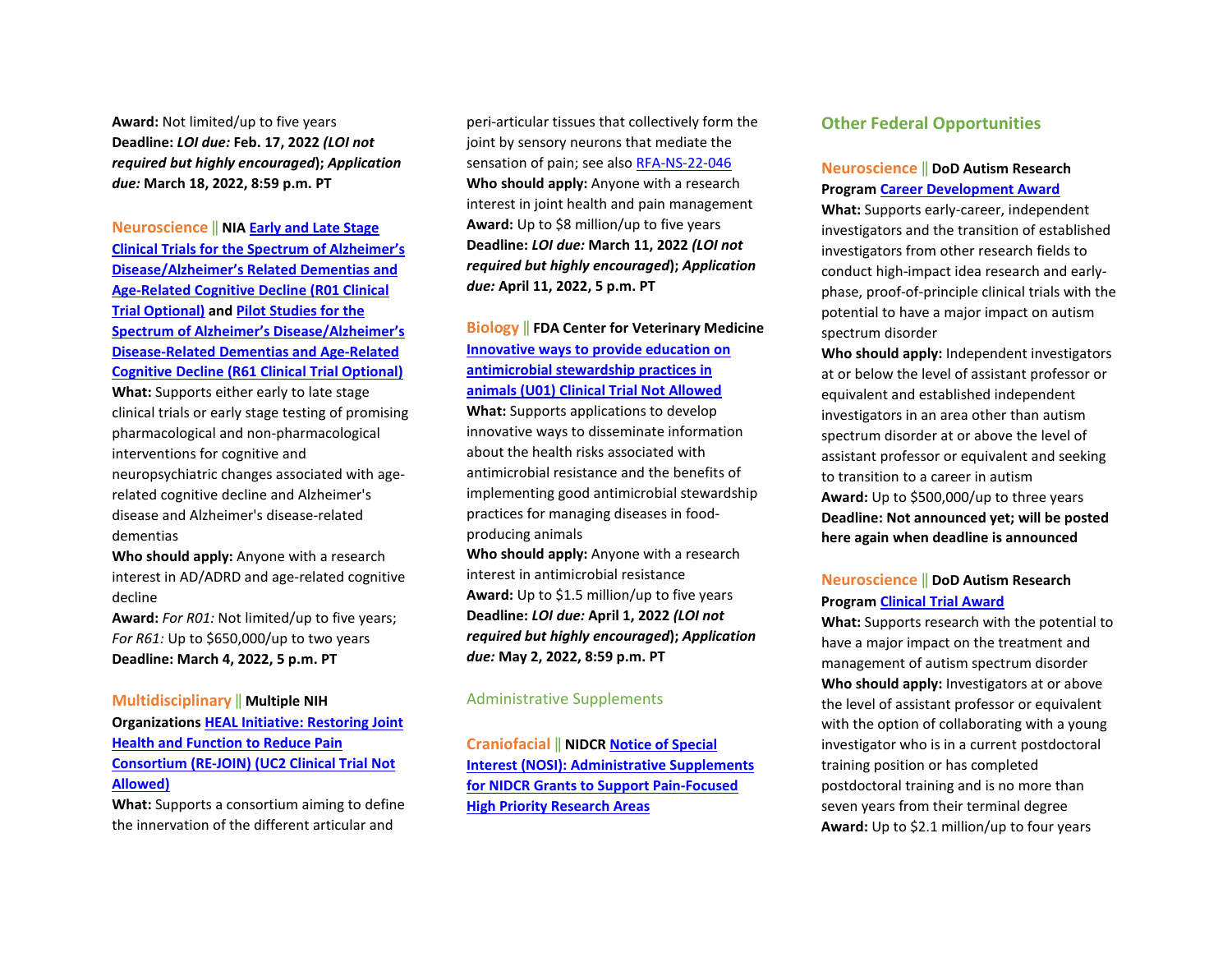**Deadline: Not announced yet; will be posted here again when deadline is announced** 

### **Neuroscience** ‖ **DoD Autism Research Program [Idea Development Award](https://cdmrp.army.mil/pubs/press/2022/22arppreann)**

**What:** Supports the development of innovative, high-impact ideas that advance the understanding of autism spectrum disorder and ultimately lead to improved outcomes **Who should apply:** Investigators at or above the level of assistant professor or equivalent **Award:** Up to \$550,000/up to three years **Deadline: Not announced yet; will be posted here again when deadline is announced**

### **Cancer** ‖ **DoD Lung Cancer Research Program [Career Development Award](https://cdmrp.army.mil/pubs/press/2022/22lcrppreann)**

**What:** Supports early-career, independent researchers to conduct research under mentorship of an experienced lung cancer researcher

**Who should apply:** Independent investigators at the level of assistant professor, instructor or equivalent who are within five years of their first faculty appointment **Award:** Up to \$250,000/up to two years **Deadline: Not announced yet; will be posted here again when deadline is announced**

# **Cancer** ‖ **DoD Lung Cancer Research Program [Clinical Translational Research Partnership](https://cdmrp.army.mil/pubs/press/2022/22lcrppreann)  [Award](https://cdmrp.army.mil/pubs/press/2022/22lcrppreann)**

**What:** Supports translational lung cancer studies that include an interventional clinical trial

**Who should apply:** Independent investigators at or above the level of assistant professor or equivalent

**Award:** Up to \$1.2 million/up to three years **Deadline: Not announced yet; will be posted here again when deadline is announced** 

### **Cancer** ‖ **DoD Lung Cancer Research Program [Concept Award](https://cdmrp.army.mil/pubs/press/2022/22lcrppreann)**

**What:** Supports highly innovative, nonincremental, high risk/potentially high-reward lung cancer research

**Who should apply:** Investigators at all academic levels

**Award:** Up to \$100,000/up to one year **Deadline: Not announced yet; will be posted here again when deadline is announced** 

# **Cancer** ‖ **DoD Lung Cancer Research Program [Idea Development Award](https://cdmrp.army.mil/pubs/press/2022/22lcrppreann)**

**What:** Supports early-career, independent researchers to conduct research under mentorship of an experienced lung cancer researcher

**Who should apply:** Independent investigators at or above the level of assistant professor or equivalent and new investigators who are within 10 years of their first faculty appointment

**Award:** Up to \$350,000/up to two years **Deadline: Not announced yet; will be posted here again when deadline is announced** 

**Cancer** ‖ **DoD Lung Cancer Research Program [Investigator-Initiated Translational Research](https://cdmrp.army.mil/pubs/press/2022/22lcrppreann)** 

#### **[Award](https://cdmrp.army.mil/pubs/press/2022/22lcrppreann)**

**What:** Supports early-career, independent researchers to conduct research under mentorship of an experienced lung cancer researcher

**Who should apply:** Independent investigators at or above the level of assistant professor or equivalent

**Award:** Up to \$600,000/up to three years **Deadline: Not announced yet; will be posted here again when deadline is announced**

# **Private Opportunities**

### **Cancer** ‖ **Follicular Lymphoma Foundation [Curative Research to Eliminate Follicular](https://www.theflf.org/the-flf-programme-cure-fl)  [Lymphoma Awards](https://www.theflf.org/the-flf-programme-cure-fl)**

**What:** Supports research focused on accelerating the development of cellular immunotherapy (e.g., CAR-T) and/or targeted therapy for follicular lymphoma **Who should apply:** Anyone with a research interest in therapies for follicular lymphoma **Award:** Up to \$500,000/up to two years **Deadline:** *LOI due:* **Feb. 4, 2022, 8:59 p.m. PT;**  *Full application due:* **April 15, 2022, 8:59 p.m. PT**

# **Cancer** ‖ **Melanoma Research Foundation Breakthrough Consortium [Pilot Translational](https://melanoma.org/wp-content/uploads/2022/01/2022-MRFBC-Pilot-Tx-Award-RFP-01.05.22.pdf)  [Award](https://melanoma.org/wp-content/uploads/2022/01/2022-MRFBC-Pilot-Tx-Award-RFP-01.05.22.pdf)**

**What:** Supports translational research into the elucidation of biomarkers, insights into the mechanisms, and/or possible alternative treatments for immune checkpoint inhibitor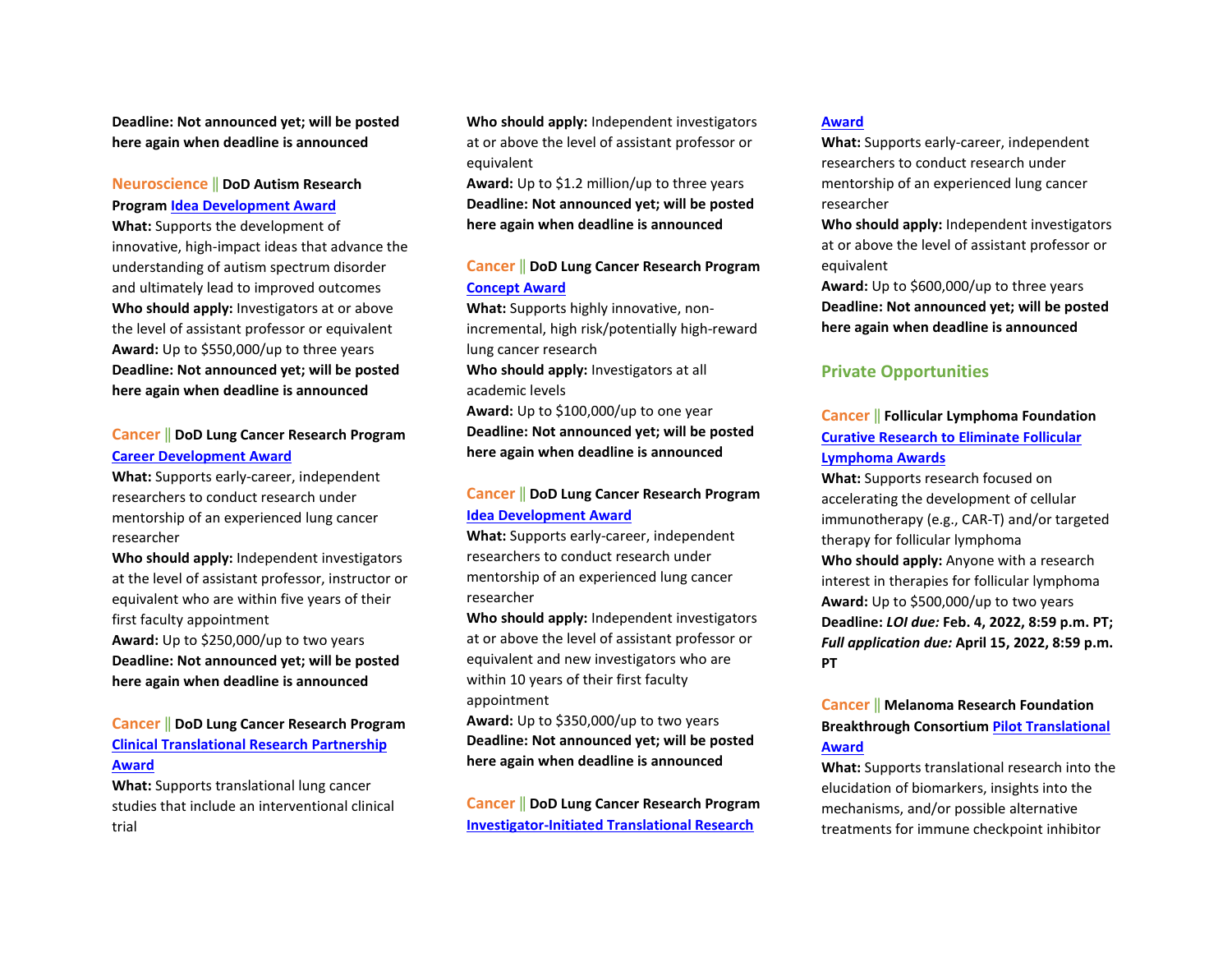#### resistance

**Who should apply:** Postdoctoral and research fellows, research associates, scientists, instructors, or professors (either assistant, associate, or full); associate or full professors must include a more junior faculty member as part of their application **Award:** Up to \$50,000/up to one year **Deadline: Feb. 14, 2022, 2 p.m. PT**

# **Anesthesiology** ‖ **Anesthesia Patient Safety Foundation [Investigator Initiated Research](https://www.apsf.org/grants-and-awards/investigator-initiated-research-iir-grants/)  [Grants](https://www.apsf.org/grants-and-awards/investigator-initiated-research-iir-grants/)**

**What:** Funding for studies that will clearly improve patient safety and lead to prevention of mortality and morbidity resulting from anesthesia mishaps

**Who should apply:** Anyone with a research interest in anesthesia safety **Award:** Up to \$150,000/up to two years **Deadline:** *LOI due:* **Feb. 17, 2022, 3 p.m. PT;**  *Full application due:* **August 2022**

### **Cancer** ‖ **Pfizer and Lill[y BRAF V600-mutant](https://cdn.pfizer.com/pfizercom/2022-01/GMG_2021-ONC-US_BRAF-mutantCRC_DiseaseEd.pdf?TocX6QwyLrNNu.qOnjGDp2ojpqCMKXTB)  [colorectal cancer: Disease education and](https://cdn.pfizer.com/pfizercom/2022-01/GMG_2021-ONC-US_BRAF-mutantCRC_DiseaseEd.pdf?TocX6QwyLrNNu.qOnjGDp2ojpqCMKXTB)  [therapy management](https://cdn.pfizer.com/pfizercom/2022-01/GMG_2021-ONC-US_BRAF-mutantCRC_DiseaseEd.pdf?TocX6QwyLrNNu.qOnjGDp2ojpqCMKXTB)**

**What:** Supports educational activities related to the BRAF V600-mutant mCRC disease state that are tailored to community practices **Who should apply:** Medical oncologists, pathologists, gastrointestinal surgeons, nurses, nurse navigators, and clinical trial coordinators **Award:** Up to \$300,000/seven months **Deadline: Feb. 18, 2022, 8:59 p.m. PT**

### **Neuroscience** ‖ **Alzheimer's Association [APOE Biology in Alzheimer's \(ABA\) Grant](https://www.alz.org/research/for_researchers/grants/types-of-grants/aba)  [Program](https://www.alz.org/research/for_researchers/grants/types-of-grants/aba)**

**What:** Supports projects that aim to address some of the key challenges in Alzheimer's research today as related to APOE contributions and biology, including but not limited to causes of the disease, experimental models of disease and early and accurate detection and diagnosis

**Who should apply:** Full-time faculty members with a research interest in the APOE gene **Award:** Up to \$300,000/up to three years **Deadline:** *LOI due:* **Feb. 24, 2022, 2 p.m. PT;**  *Full application due:* **May 3, 2022, 2 p.m. PT**

### **Rheumatology** ‖ **Lupus Research Alliance [Lupus Innovation Award](https://www.lupusresearch.org/wp-content/uploads/2021/12/2022-LIA_RFA_FInal.pdf)**

**What:** Supports high-risk/high-reward approaches to major challenges in lupus research; lupus studies that explore fundamental mechanisms, novel targets and pathways, novel technologies, and interdisciplinary approaches are encouraged **Who should apply:** Faculty who are leading an independent research team; early career and established investigators new to lupus are encouraged to apply

**Award:** Up to \$300,000/up to two years **Deadline:** *LOI due:* **March 1, 2022, 8:59 p.m. PT;** *Full application due:* **Aug. 1, 2022, 8:59 p.m. PT**

**Dermatology** ‖ **Milstein Medical Asian American Partnershi[p Dermatology Research](https://www.mmaapf.org/en/grants/)** 

#### **[Project Award in Atopic Dermatitis](https://www.mmaapf.org/en/grants/)**

**What:** Supports new or ongoing clinical research projects with demonstrated potential for immediate impact on improving care for patients with atopic dermatitis in China **Who should apply:** PIs must be employed by a Chinese medical institution, and co-PIs must be employed by a U.S. medical institution **Award:** \$60,000, with \$10,000 going to the U.S. institution/up to two years **Deadline: March 1, 2022, 11:59 p.m. China time**

# **Vascular** ‖ **Society for Vascular Surgery [Clinical Research Seed Grant](https://vascular.org/svsfoundation/programs-and-awards/clinical-research-seed-grant)**

**What:** Supports clinical and preferably patientoriented research conducted with human subjects or on material of human origin such as tissues, specimens and cognitive phenomena for which an investigator directly interacts with human subjects **Who should apply:** SVS active members within the first ten years of practice and fellowshipor integrated residency-trained, board-eligible, vascular surgeons within the first ten years of practice with a full-time faculty position and an SVS active member serving as a mentor **Award:** Up to \$25,000/up to one year **Deadline: March 1, 2022, 9:59 p.m. PT**

#### **Neuroscience** ‖ **Simons Foundation Autism Research Initiative (SFARI[\) Pilot Award](https://www.sfari.org/grant/pilot-awards-request-for-applications/?tab=rfa)**

**What:** Provides early support for exploratory ideas, particularly those with novel hypotheses for autism and high-risk/high-reward ideas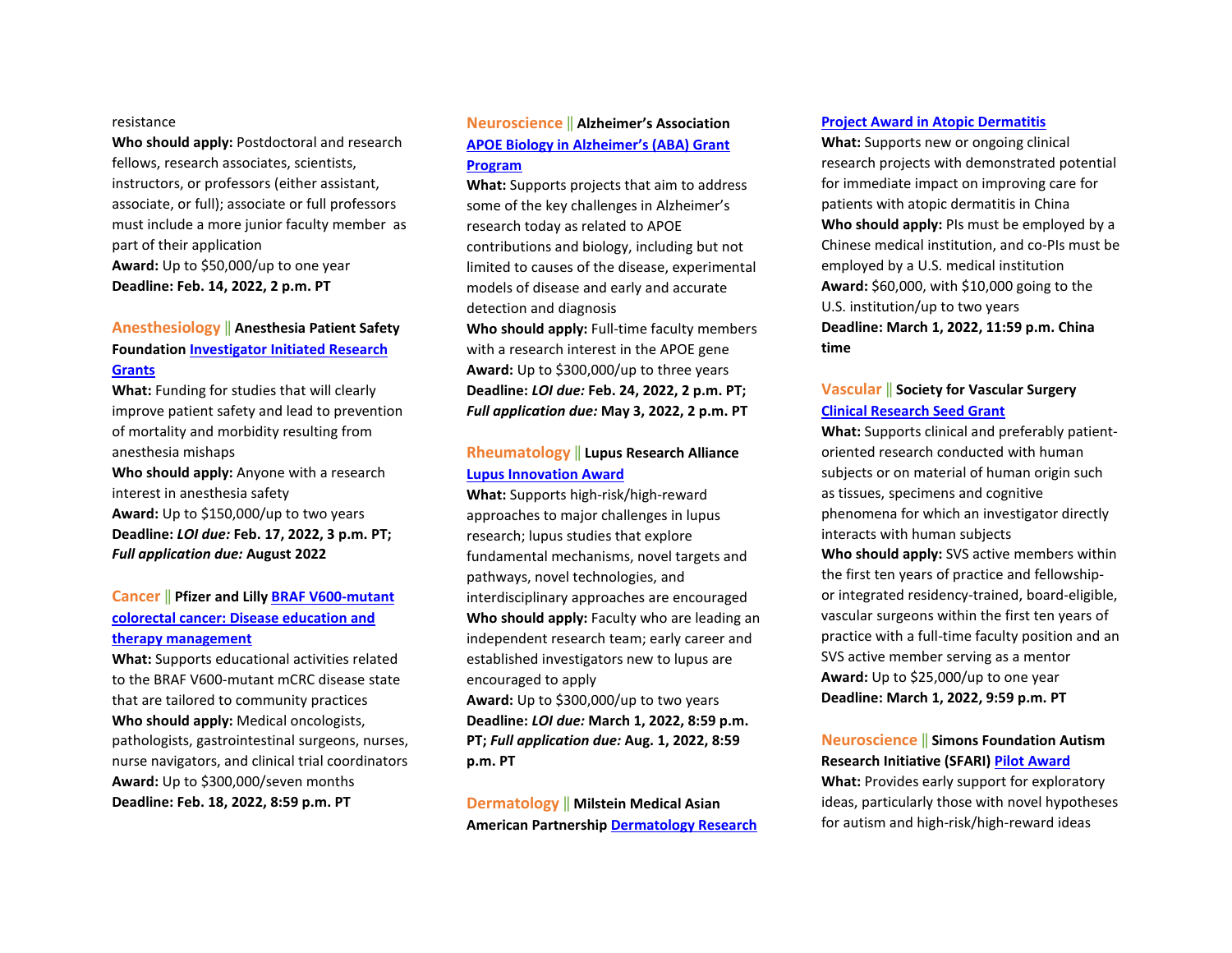**Who should apply:** Faculty with a research interest in autism; investigators new to the field of autism are encouraged to apply **Award:** Up to \$300,000/up to two years **Deadline: March 17, 2022, 2 p.m. PT**  *This organization is on th[e President's List;](https://o2.ohsu.edu/foundations/research-program-grants/ohsu-presidents-list/index.cfm)  submit a [notice of intent form](https://app.smartsheet.com/b/form?EQBCT=b4b914967b774308b1947bbf8ab27b15) before applying*

# **Multidisciplinary** ‖ **Chan Zuckerberg Initiative [Biohub](https://www.czbiohub.org/cz-biohub-network-applications/?utm_campaign=CZ%20Biohub&utm_medium=email&_hsmi=201219461&_hsenc=p2ANqtz--2bgVNMp8j9yCzPHRAjP1mZEJQfrZx0xK60LtfZHNlkyYW77dv1fjrZZbmPyPr-Uru8LAU36t2GFnr7XL3eD5IO0kQTA&utm_content=201219461&utm_source=hs_email)**

**What:** Funding to create Biohubs that aim to bring together leading scientific and technology institutions with the goal of pursuing grand scientific challenges on 10- to 15-year time horizons; this particular Biohub will focus on developing technologies to measure and observe human biology in ways that help deepen our understanding of human health and disease

**Who should apply:** LOIs must be submitted jointly from at least three universities and/or other research institutions within the same city or geographic area **Award:** Expected to be between \$200 and 250 million/up to 10 years, with possibility of additional five years

**Deadline:** *LOI due:* **April 1, 2022, 5 p.m. PT**  *This organization is on th[e President's List;](https://o2.ohsu.edu/foundations/research-program-grants/ohsu-presidents-list/index.cfm)  submit a [notice of intent form](https://app.smartsheet.com/b/form?EQBCT=b4b914967b774308b1947bbf8ab27b15) before applying*

### **Previously Published Opportunities**

*Federal*

**January 2022** 

**Multidisciplinary** ‖ **NHGRI and NIBI[B New](https://grants.nih.gov/grants/guide/rfa-files/RFA-HG-21-041.html)  [Investigators to Promote Workforce Diversity](https://grants.nih.gov/grants/guide/rfa-files/RFA-HG-21-041.html)  [in Genomics, Bioinformatics, or](https://grants.nih.gov/grants/guide/rfa-files/RFA-HG-21-041.html)  [Bioengineering and Biomedical Imaging](https://grants.nih.gov/grants/guide/rfa-files/RFA-HG-21-041.html)  [Research \(R01 Clinical Trial Optional\)](https://grants.nih.gov/grants/guide/rfa-files/RFA-HG-21-041.html)** *LOI due: Jan. 22, 2021 (LOI not required but highly encouraged); Application due: Feb. 22, 2021, 5 p.m. PT*

**Neuroscience** ‖ **NINDS [Ultra-Rare Gene-based](https://grants.nih.gov/grants/guide/pa-files/PAR-22-028.html)  [Therapy \(URGenT\) Network Resource Access](https://grants.nih.gov/grants/guide/pa-files/PAR-22-028.html)  [\(X01, Clinical Trial Not Allowed\)](https://grants.nih.gov/grants/guide/pa-files/PAR-22-028.html)** *Application due: Jan. 22, 2022, 5 p.m. PT* 

**Multidisciplinary** ‖ **AHRQ and CQuIPS [Large](https://grants.nih.gov/grants/guide/pa-files/PA-22-048.html)  [Health Services Research Demonstration and](https://grants.nih.gov/grants/guide/pa-files/PA-22-048.html)  [Dissemination Projects for Combating](https://grants.nih.gov/grants/guide/pa-files/PA-22-048.html)  [Antibiotic-Resistant Bacteria \(CARB\)\(R18\)](https://grants.nih.gov/grants/guide/pa-files/PA-22-048.html) and [Large Research Projects for Combating](https://grants.nih.gov/grants/guide/pa-files/PA-22-047.html)  [Antibiotic-Resistant Bacteria \(CARB\) \(R01\)](https://grants.nih.gov/grants/guide/pa-files/PA-22-047.html)** *Deadline: R18 due: Jan. 25, 2022, 5 p.m. PT; R01 due: Feb. 5, 2022, 5 p.m. PT*

**Audiology** ‖ **NIDCD [Notice of Special Interest:](https://grants.nih.gov/grants/guide/notice-files/NOT-DC-22-001.html)  [Expanding the Otitis Media Research](https://grants.nih.gov/grants/guide/notice-files/NOT-DC-22-001.html)  [Workforce: Focus on Early Stage Investigators](https://grants.nih.gov/grants/guide/notice-files/NOT-DC-22-001.html)** *Deadline: Open from Jan. 25, 2022 through Sept. 8, 2025*

**Biology** ‖ **NSF [Dark Dimensions of the RNA](https://www.nsf.gov/pubs/2022/nsf22510/nsf22510.htm?WT.mc_ev=click&WT.mc_id=USNSF_26&utm_medium=email&utm_source=govdelivery)  [Regulome \(D2R2\)](https://www.nsf.gov/pubs/2022/nsf22510/nsf22510.htm?WT.mc_ev=click&WT.mc_id=USNSF_26&utm_medium=email&utm_source=govdelivery)** *Preliminary proposal due: Jan. 31, 2022, 5 p.m. PT; Full proposal due: Aug. 31, 2022, 5 p.m. PT*

#### **February 2022**

**Neuroscience** ‖ **NI[A Cell-Specific Impact of](https://grants.nih.gov/grants/guide/rfa-files/RFA-AG-23-002.html)  [Liquid-Liquid Phase Separation in Aging and](https://grants.nih.gov/grants/guide/rfa-files/RFA-AG-23-002.html)  [AD/ADRD \(R21 Clinical Trial Not Allowed\)](https://grants.nih.gov/grants/guide/rfa-files/RFA-AG-23-002.html)** *LOI due: Feb. 1, 2022 (LOI not required but highly encouraged); Application due: March 3, 2022, 5 p.m. PT*

#### **Environmental Health** ‖ **NIEHS [Virtual](https://grants.nih.gov/grants/guide/rfa-files/RFA-ES-21-007.html)  [Consortium for](https://grants.nih.gov/grants/guide/rfa-files/RFA-ES-21-007.html)**

**[Translational/Transdisciplinary](https://grants.nih.gov/grants/guide/rfa-files/RFA-ES-21-007.html)  [Environmental Research \(ViCTER\) \(R01 Clinical](https://grants.nih.gov/grants/guide/rfa-files/RFA-ES-21-007.html)  [Trial Optional\)](https://grants.nih.gov/grants/guide/rfa-files/RFA-ES-21-007.html)** *Application due: Feb. 1, 2022, 5 p.m. PT*

**Pain Management** ‖ **Multiple NIH Organization[s HEAL Initiative: Discovery and](https://grants.nih.gov/grants/guide/rfa-files/RFA-NS-22-034.html)  [Validation of Novel Targets for Safe and](https://grants.nih.gov/grants/guide/rfa-files/RFA-NS-22-034.html)  [Effective Pain Treatment \(R01 Clinical Trial](https://grants.nih.gov/grants/guide/rfa-files/RFA-NS-22-034.html)  [Not Allowed\)](https://grants.nih.gov/grants/guide/rfa-files/RFA-NS-22-034.html)** *LOI due: Feb. 2, 2022 (LOI not required but highly encouraged); Application due: March 2, 2022, 8:59 p.m. PT*

**Multidisciplinary** ‖ **Multiple NIH Organizations [NIH HEAL Initiative: Preventing Opioid Misuse](https://grants.nih.gov/grants/guide/rfa-files/RFA-DA-22-036.html)  [and Co-Occurring Conditions by Intervening](https://grants.nih.gov/grants/guide/rfa-files/RFA-DA-22-036.html)  [on Social Determinants \(R01 Clinical Trials](https://grants.nih.gov/grants/guide/rfa-files/RFA-DA-22-036.html)  [Optional\)](https://grants.nih.gov/grants/guide/rfa-files/RFA-DA-22-036.html)** *LOI due: Feb. 2, 2022 (LOI not required but highly encouraged); Application*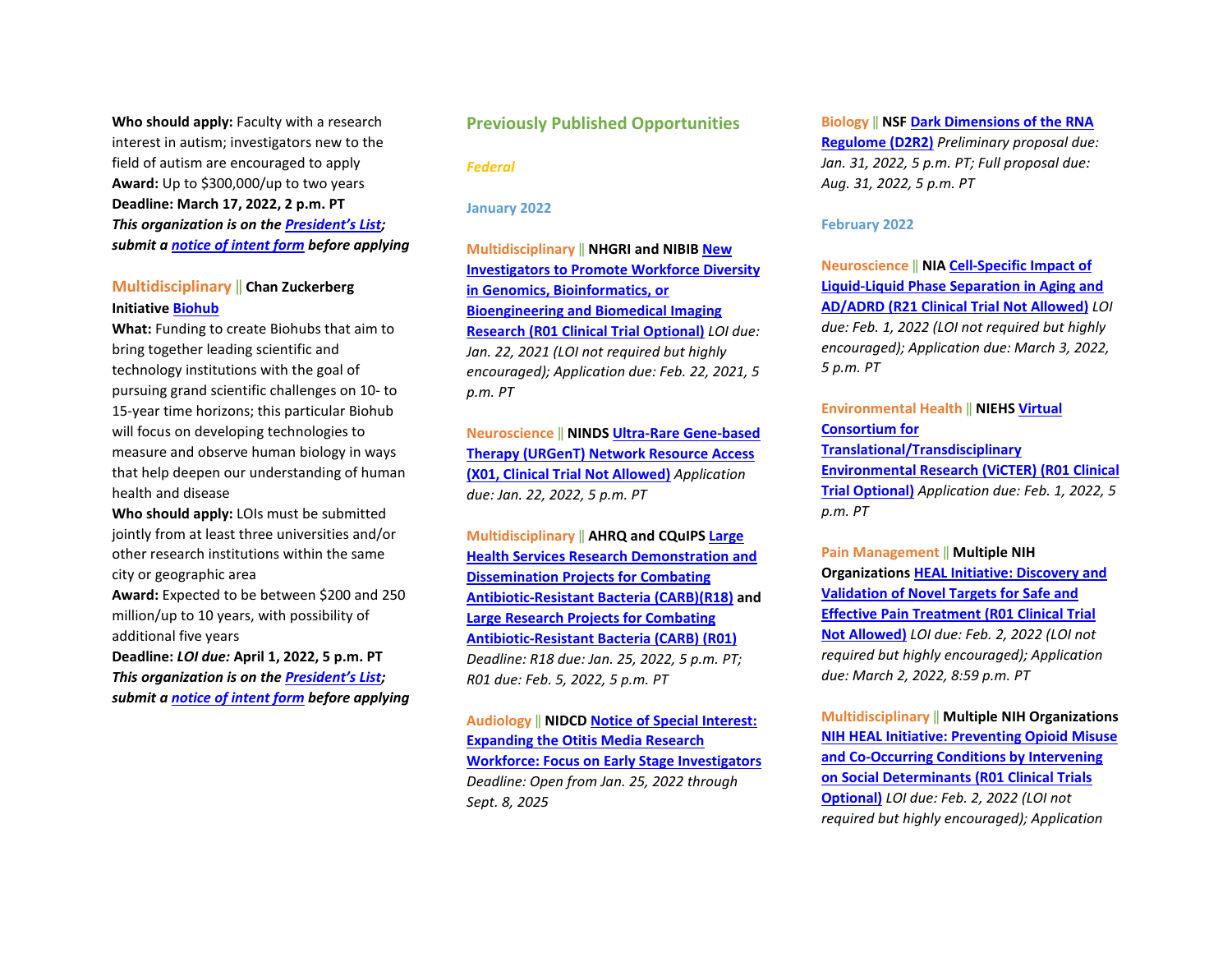#### *due: March 2, 2022, 5 p.m. PT*

**Substance Use** ‖ **Multiple NIH Organizations [Emergency Awards: HEAL Initiative:](https://grants.nih.gov/grants/guide/pa-files/PAR-22-057.html)  [Translational Science Career Enhancement](https://grants.nih.gov/grants/guide/pa-files/PAR-22-057.html)  [Awards for Early and Mid-career Investigators](https://grants.nih.gov/grants/guide/pa-files/PAR-22-057.html)  [\(K18 Clinical Trials Not Allowed\)](https://grants.nih.gov/grants/guide/pa-files/PAR-22-057.html)** *LOI due: Feb. 3, 2022; Application due: Feb. 18, 2022, 8:59 p.m. PT*

**Aging** ‖ **NI[A Transition to Aging Research for](https://grants.nih.gov/grants/guide/rfa-files/RFA-AG-22-026.html)  [Predoctoral Students \(F99/K00 Clinical Trial](https://grants.nih.gov/grants/guide/rfa-files/RFA-AG-22-026.html)  [Not Allowed\)](https://grants.nih.gov/grants/guide/rfa-files/RFA-AG-22-026.html)** *Deadline: Feb. 3, 2022, 5 p.m. PT*

**Gastroenterology** ‖ **NIDDK [High-Resolution](https://grants.nih.gov/grants/guide/rfa-files/RFA-DK-21-017.html)  [Exploration of the Human Islet Tissue](https://grants.nih.gov/grants/guide/rfa-files/RFA-DK-21-017.html)  [Environment \[HIRN Human Pancreas Analysis](https://grants.nih.gov/grants/guide/rfa-files/RFA-DK-21-017.html)  [Consortium \(HPAC\)\] \(U01 -](https://grants.nih.gov/grants/guide/rfa-files/RFA-DK-21-017.html) Clinical Trial Not [Allowed\)](https://grants.nih.gov/grants/guide/rfa-files/RFA-DK-21-017.html)** *LOI due: Feb. 3, 2022 (LOI not required but highly encouraged); Application due: March 3, 2022, 5 p.m. PT*

**Endocrinology** ‖ **NIDDK [Pilot and Feasibility](https://grants.nih.gov/grants/guide/rfa-files/RFA-DK-21-018.html)  [Studies to Improve Technology Adoption and](https://grants.nih.gov/grants/guide/rfa-files/RFA-DK-21-018.html)  [Reduce Health Disparities in Type 1 Diabetes](https://grants.nih.gov/grants/guide/rfa-files/RFA-DK-21-018.html)  [Mellitus \(R01 Clinical Trial Required\)](https://grants.nih.gov/grants/guide/rfa-files/RFA-DK-21-018.html)** *LOI due: Feb. 3, 2021 (LOI not required but highly encouraged); Application due: March 3, 2021, 5 p.m. PT*

**Endocrinology** ‖ **NIDDK [Understanding and](https://grants.nih.gov/grants/guide/rfa-files/RFA-DK-21-002.html)  [Targeting the Pathophysiology of Youth-onset](https://grants.nih.gov/grants/guide/rfa-files/RFA-DK-21-002.html)  Type 2 Diabetes – [Clinical Centers \(U01](https://grants.nih.gov/grants/guide/rfa-files/RFA-DK-21-002.html)  [Clinical Trial Not Allowed\)](https://grants.nih.gov/grants/guide/rfa-files/RFA-DK-21-002.html)** *LOI due: Feb. 3, 2022 (LOI not required but highly encouraged);*  *Application due: March 3, 2022, 5 p.m. PT*

**Genomics** ‖ **NHGRI [Supporting Talented Early](https://grants.nih.gov/grants/guide/rfa-files/RFA-HG-22-001.html)  [Career Researchers in Genomics \(R01 Clinical](https://grants.nih.gov/grants/guide/rfa-files/RFA-HG-22-001.html)  [Trial Optional\)](https://grants.nih.gov/grants/guide/rfa-files/RFA-HG-22-001.html)** *LOI due: Feb. 4, 2022 (LOI not required but highly encouraged); Application due: March 4, 2022, 5 p.m. PT*

**Neuroscience** ‖ **NIA and NIND[S Role of](https://grants.nih.gov/grants/guide/pa-files/PAR-22-037.html)  [Astrocytes in Degeneration of the](https://grants.nih.gov/grants/guide/pa-files/PAR-22-037.html)  [Neurovascular Unit in AD/ADRDs \(R01 Clinical](https://grants.nih.gov/grants/guide/pa-files/PAR-22-037.html)  [Trial Not Allowed\)](https://grants.nih.gov/grants/guide/pa-files/PAR-22-037.html)** *Deadline: Feb. 4, 2022, 5 p.m. PT*

**Multidisciplinary** ‖ **Multiple NIH Organizations Drug Discovery For Nervous System Disorders [\(R01 Clinical Trials Not Allowed\)](https://grants.nih.gov/grants/guide/pa-files/PAR-22-031.html) and [\(R21](https://grants.nih.gov/grants/guide/pa-files/PAR-22-032.html)  [Clinical Trials Not Allowed\)](https://grants.nih.gov/grants/guide/pa-files/PAR-22-032.html)** *R01 due: Feb. 5, 2022, 5 p.m. PT; R21 due: Feb. 16, 2022, 5 p.m. PT*

**Multidisciplinary** ‖ **Multiple NIH Organizations Dyadic Interpersonal Processes and Biopsychosocial Outcome[s \(R01 -](https://grants.nih.gov/grants/guide/pa-files/PAR-21-280.html) Basic [Experimental Studies with Humans\)](https://grants.nih.gov/grants/guide/pa-files/PAR-21-280.html) an[d \(R01](https://grants.nih.gov/grants/guide/pa-files/PAR-21-281.html)  [Clinical Trials Not Allowed\)](https://grants.nih.gov/grants/guide/pa-files/PAR-21-281.html)** *Deadline: Clinical R01 due: Feb. 5, 2022; Basic R01 due: March 5, 2022, 5 p.m. PT*

**Multidisciplinary** ‖ **Multiple NIH Organizations [Effectiveness of School-Based Health Centers](https://grants.nih.gov/grants/guide/pa-files/PAR-21-287.html)  [to Advance Health Equity \(R01 Clinical Trial](https://grants.nih.gov/grants/guide/pa-files/PAR-21-287.html)  [Optional\)](https://grants.nih.gov/grants/guide/pa-files/PAR-21-287.html)** *Deadline: Feb. 5, 2022, 5 p.m. PT*

**Multidisciplinary** ‖ **Multiple NIH Organizations** 

**[Measures and Methods to Advance Research](https://grants.nih.gov/grants/guide/pa-files/PAR-22-072.html)  [on Minority Health and Health Disparities-](https://grants.nih.gov/grants/guide/pa-files/PAR-22-072.html)[Related Constructs \(R01 Clinical Trial Not](https://grants.nih.gov/grants/guide/pa-files/PAR-22-072.html)  [Allowed\)](https://grants.nih.gov/grants/guide/pa-files/PAR-22-072.html)** *Deadline: Feb. 5, 2022, 5 p.m. PT*

**Multidisciplinary** ‖ **Multiple NIH Organizations [Notice of Special Interest \(NOSI\):](https://grants.nih.gov/grants/guide/notice-files/NOT-HL-23-001.html)  [Epidemiologic studies in Asian Americans,](https://grants.nih.gov/grants/guide/notice-files/NOT-HL-23-001.html)  [Native Hawaiians, and Pacific Islanders](https://grants.nih.gov/grants/guide/notice-files/NOT-HL-23-001.html)  [\(Parent R01 Clinical Trial Not Allowed\)](https://grants.nih.gov/grants/guide/notice-files/NOT-HL-23-001.html)** *Deadline: Open from Feb. 5, 2022 through Nov. 19, 2024*

**Multidisciplinary** ‖ **Multiple NIH Organizations [Patient-Clinician Relationship: Improving](https://grants.nih.gov/grants/guide/pa-files/PAR-22-064.html)  [Health Outcomes in Populations that](https://grants.nih.gov/grants/guide/pa-files/PAR-22-064.html)  [Experience Health Care Disparities \(R01](https://grants.nih.gov/grants/guide/pa-files/PAR-22-064.html)  [Clinical Trial Optional\)](https://grants.nih.gov/grants/guide/pa-files/PAR-22-064.html)** *Deadline: Feb. 5, 2022, 5 p.m. PT*

**Cancer** ‖ **NC[I Clinical Characterization of](https://grants.nih.gov/grants/guide/pa-files/PAR-21-329.html)  [Cancer Therapy-induced Adverse Sequelae](https://grants.nih.gov/grants/guide/pa-files/PAR-21-329.html)  [and Mechanism-based Interventional](https://grants.nih.gov/grants/guide/pa-files/PAR-21-329.html)  [Strategies \(R01 Clinical Trial Optional\)](https://grants.nih.gov/grants/guide/pa-files/PAR-21-329.html)** *Deadline: Feb. 5, 2022, 5 p.m. PT* 

**Cancer** ‖ **NCI Modulating Human Microbiome Function to Enhance Immune Responses Against Cancer [\(R01 Clinical Trial Not](https://grants.nih.gov/grants/guide/pa-files/PAR-22-061.html)  [Allowed\)](https://grants.nih.gov/grants/guide/pa-files/PAR-22-061.html) an[d \(R21 Clinical Trial Not Allowed\)](https://grants.nih.gov/grants/guide/pa-files/PAR-22-062.html)** *Deadline: R01 due: Feb. 5, 2022, 5 p.m. PT; R21 due: Feb. 16, 2022, 5 p.m. PT* 

**Cancer** ‖ **NC[I Notice of Special Interest \(NOSI\):](https://grants.nih.gov/grants/guide/notice-files/NOT-CA-22-014.html)  [Research on Interprofessional Teamwork and](https://grants.nih.gov/grants/guide/notice-files/NOT-CA-22-014.html)**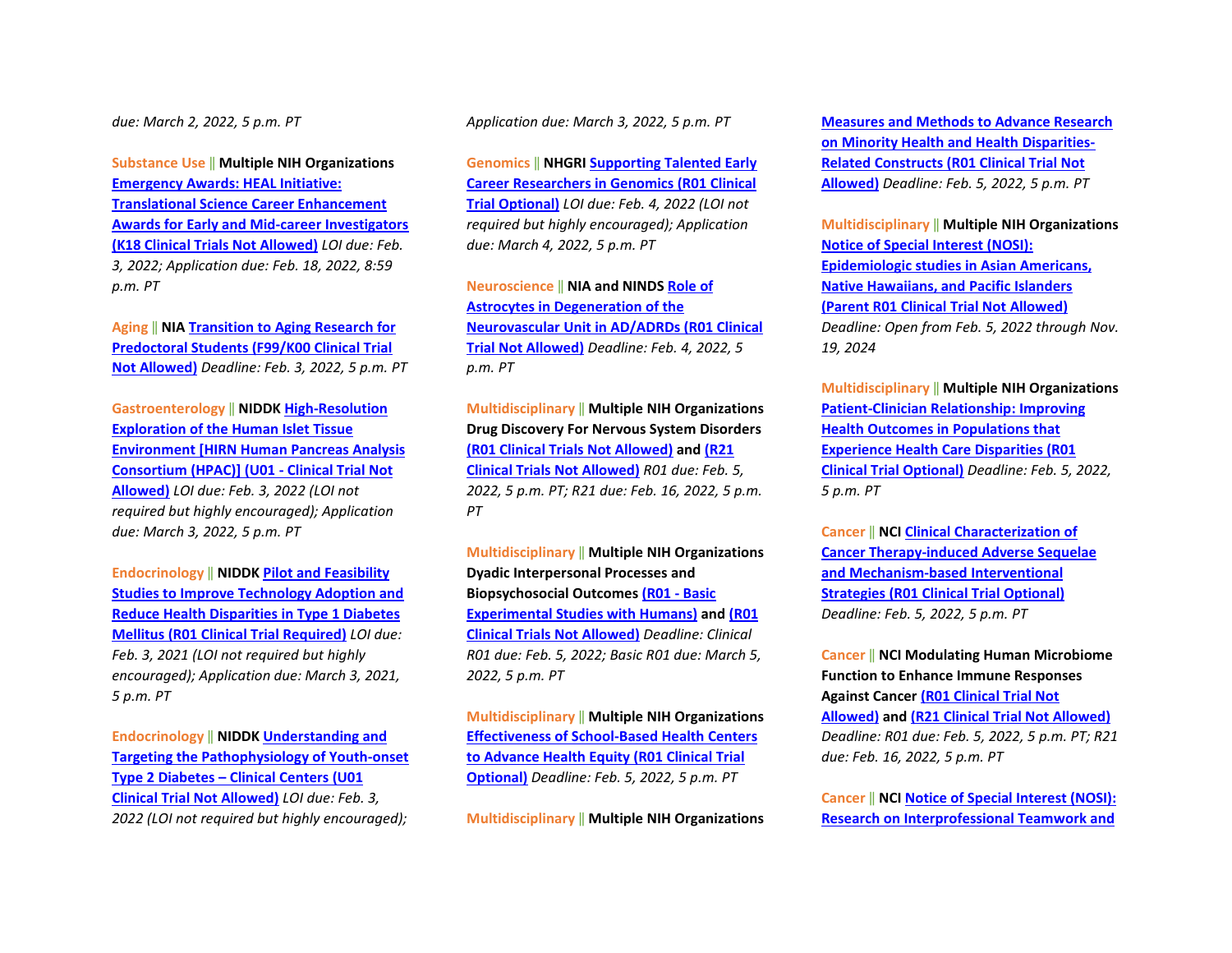**[Coordination During Cancer Diagnosis and](https://grants.nih.gov/grants/guide/notice-files/NOT-CA-22-014.html)  [Treatment](https://grants.nih.gov/grants/guide/notice-files/NOT-CA-22-014.html)** *Deadline: Open from Feb. 5, 2022 through Oct. 9, 2024*

**Multidisciplinary** ‖ **NCI and NHLB[I Notice of](https://grants.nih.gov/grants/guide/notice-files/NOT-CA-22-001.html)  [Special Interest \(NOSI\): Improving Outcomes](https://grants.nih.gov/grants/guide/notice-files/NOT-CA-22-001.html)  [in Cancer Treatment-Related Cardiotoxicity](https://grants.nih.gov/grants/guide/notice-files/NOT-CA-22-001.html)** *Deadline: Open from Feb. 5, 2022 through Nov. 6, 2024*

**Multidisciplinary** ‖ **NCI, NHLBI and NICHD [Notice of Special Interest \(NOSI\): Dietary,](https://grants.nih.gov/grants/guide/notice-files/NOT-CA-21-108.html)  [Physical Activity, Sedentary Behavior and](https://grants.nih.gov/grants/guide/notice-files/NOT-CA-21-108.html)  [Sleep Assessment Methodologies Among](https://grants.nih.gov/grants/guide/notice-files/NOT-CA-21-108.html)  [Infants and Young Children \(Birth to 5 years\)](https://grants.nih.gov/grants/guide/notice-files/NOT-CA-21-108.html)  [through Adults](https://grants.nih.gov/grants/guide/notice-files/NOT-CA-21-108.html)** *Deadline: Open from Feb. 5, 2022 through May 8, 2023*

**Multidisciplinary** ‖ **NCI, NIDCR and NIMHD [Notice of Special Interest \(NOSI\): Biologic](https://grants.nih.gov/grants/guide/notice-files/NOT-DE-21-013.html)  [Factors Underlying Dental, Oral, and](https://grants.nih.gov/grants/guide/notice-files/NOT-DE-21-013.html)  [Craniofacial Health Disparities](https://grants.nih.gov/grants/guide/notice-files/NOT-DE-21-013.html)** *Deadline: Open from Feb. 5, 2022 through Jan. 8, 2025*

**Ophthalmology** ‖ **NE[I Regenerative Medicine](https://grants.nih.gov/grants/guide/pa-files/PAR-22-070.html)  [Clinical Trial Planning Grant \(R34 -](https://grants.nih.gov/grants/guide/pa-files/PAR-22-070.html) Clinical [Trials Not Allowed\)](https://grants.nih.gov/grants/guide/pa-files/PAR-22-070.html)** *Deadline: Feb. 5, 2022, 5 p.m. PT*

**Multidisciplinary** ‖ **NHLBI [Notice of Special](https://grants.nih.gov/grants/guide/notice-files/NOT-HL-21-030.html)  [Interest \(NOSI\): Heart, Lung, Blood and Sleep](https://grants.nih.gov/grants/guide/notice-files/NOT-HL-21-030.html)  [Focused Ancillary Studies to Large Ongoing](https://grants.nih.gov/grants/guide/notice-files/NOT-HL-21-030.html)  [Clinical Studies \(Revised\)](https://grants.nih.gov/grants/guide/notice-files/NOT-HL-21-030.html)** *Deadline: Open from Feb. 5, 2022 through May 8, 2023*

**Hematology** ‖ **NHLBI, NIA and NIDDK [Stimulating Hematology Investigation: New](https://grants.nih.gov/grants/guide/pa-files/PAS-22-096.html)  [Endeavors \(SHINE\) \(R01 Clinical Trial Not](https://grants.nih.gov/grants/guide/pa-files/PAS-22-096.html)  [Allowed\)](https://grants.nih.gov/grants/guide/pa-files/PAS-22-096.html)** *Deadline: Feb. 5, 2022, 5 p.m. PT*

**Multidisciplinary** ‖ **NHLBI, NIA and NINDS [Notice of Special Interest \(NOSI\): Promoting](https://grants.nih.gov/grants/guide/notice-files/NOT-HL-23-002.html)  [research to understand vascular contributions](https://grants.nih.gov/grants/guide/notice-files/NOT-HL-23-002.html)  [to cognitive impairment and dementia \(VCID\)](https://grants.nih.gov/grants/guide/notice-files/NOT-HL-23-002.html)** *Deadline: Open from Feb. 5, 2022 through May 8, 2025*

#### **Neuroscience** ‖ **NI[A Alzheimer's Drug-](https://grants.nih.gov/grants/guide/pa-files/PAR-22-047.html)[Development Program \(U01 Clinical Trial](https://grants.nih.gov/grants/guide/pa-files/PAR-22-047.html)**

**[Optional\)](https://grants.nih.gov/grants/guide/pa-files/PAR-22-047.html)** *Application due: Feb. 5, 2022, 5 p.m. PT* 

**Neuroscience** ‖ **NIA and NIND[S Prodromal](https://grants.nih.gov/grants/guide/pa-files/PAR-22-059.html)  [Synaptic and Circuit Changes that Contribute](https://grants.nih.gov/grants/guide/pa-files/PAR-22-059.html)  [to AD/ADRD Onset and Progression \(R01](https://grants.nih.gov/grants/guide/pa-files/PAR-22-059.html)  [Clinical Trial Not Allowed\)](https://grants.nih.gov/grants/guide/pa-files/PAR-22-059.html)** *Deadline: Feb. 5, 2022, 5 p.m. PT*

**Infectious Disease** ‖ **NIAID [Notice of Special](https://grants.nih.gov/grants/guide/notice-files/NOT-AI-22-013.html)  [Interest \(NOSI\): Advancing Research Needed](https://grants.nih.gov/grants/guide/notice-files/NOT-AI-22-013.html)  [to Develop a Universal Influenza Vaccine](https://grants.nih.gov/grants/guide/notice-files/NOT-AI-22-013.html)** *Deadline: Open from Feb. 5, 2022 through Jan. 7, 2025*

**Immunology** ‖ **NIAI[D Notice of Special Interest](https://grants.nih.gov/grants/guide/notice-files/NOT-AI-21-082.html)  [\(NOSI\): Molecular and Genetic](https://grants.nih.gov/grants/guide/notice-files/NOT-AI-21-082.html)  [Characterization of Inborn Errors of Immunity](https://grants.nih.gov/grants/guide/notice-files/NOT-AI-21-082.html)** *Deadline: Open from Feb. 5, 2022 through Jan. 7, 2025*

**Pediatrics** ‖ **NICHD Innovative Screening Approaches and Therapies for Screenable Disorders in Newborns (R01 - [Clinical Trial](https://grants.nih.gov/grants/guide/pa-files/PAR-21-353.html)  [Optional\),](https://grants.nih.gov/grants/guide/pa-files/PAR-21-353.html) (R03 - [Clinical Trial Optional\)](https://grants.nih.gov/grants/guide/pa-files/PAR-21-354.html) and (R21 - [Clinical Trial Optional\)](https://grants.nih.gov/grants/guide/pa-files/PAR-21-355.html)** *R01 due: Feb. 5, 2022, 5 p.m. PT; R03 and R21 due: Feb. 16, 2022, 5 p.m. PT*

**Pediatrics** ‖ **NICH[D Notice of Special Interest](https://grants.nih.gov/grants/guide/notice-files/NOT-HD-21-053.html)  [\(NOSI\): Advancing Innovative Non-invasive](https://grants.nih.gov/grants/guide/notice-files/NOT-HD-21-053.html)  [Physiologic Monitoring To Improve Fetal](https://grants.nih.gov/grants/guide/notice-files/NOT-HD-21-053.html)  [Assessment](https://grants.nih.gov/grants/guide/notice-files/NOT-HD-21-053.html)** *Deadline: Open from Feb. 5, 2022 through May 8, 2024*

**Multidisciplinary** ‖ **NIDA and NIM[H Notice of](https://grants.nih.gov/grants/guide/notice-files/NOT-DA-21-060.html)  [Special Interest \(NOSI\): Reducing Stigma](https://grants.nih.gov/grants/guide/notice-files/NOT-DA-21-060.html)  [Related to Drug Use in Human Service](https://grants.nih.gov/grants/guide/notice-files/NOT-DA-21-060.html)  [Settings](https://grants.nih.gov/grants/guide/notice-files/NOT-DA-21-060.html)** *Deadline: Open from Feb. 5, 2022 through Jan. 8, 2025*

**Multidisciplinary** ‖ **NIMH Mood and Psychosis Symptoms during the Menopause Transition [\(R01 Clinical Trial Optional\)](https://grants.nih.gov/grants/guide/pa-files/PAR-22-035.html) and [\(R21 Clinical](https://grants.nih.gov/grants/guide/pa-files/PAR-22-036.html)  [Trial Optional\)](https://grants.nih.gov/grants/guide/pa-files/PAR-22-036.html)** *Deadline: R01 due: Feb 5, 2022; R21 due: Feb. 16, 2022, 5 p.m. PT*

**Neuroscience** ‖ **NINDS [Clinical Trial Readiness](https://grants.nih.gov/grants/guide/pa-files/PAR-22-053.html)  [for Functional Neurological Disorders \(U01](https://grants.nih.gov/grants/guide/pa-files/PAR-22-053.html)  [Clinical Trial Optional\)](https://grants.nih.gov/grants/guide/pa-files/PAR-22-053.html)** *Application due: Feb. 5, 2022, 5 p.m. PT*

**Neuroscience** ‖ **NINDS [Notice of Special](https://grants.nih.gov/grants/guide/notice-files/NOT-NS-22-010.html)  [Interest: Biomarker Discover and Validation in](https://grants.nih.gov/grants/guide/notice-files/NOT-NS-22-010.html)  [Functional Neurological Disorders](https://grants.nih.gov/grants/guide/notice-files/NOT-NS-22-010.html)** *Deadline: Open from Feb. 5, 2022 through Jan. 8, 2025*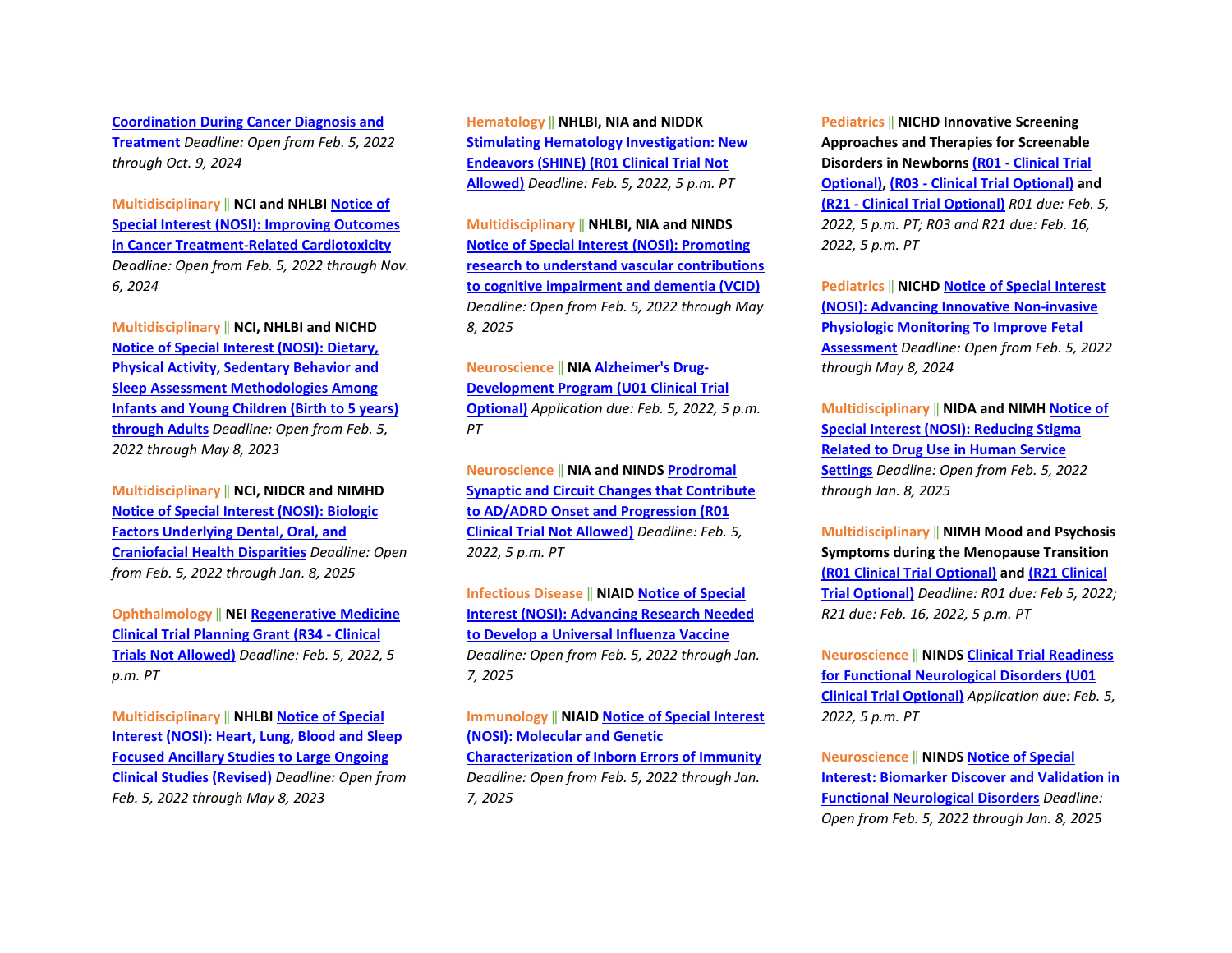**Ophthalmology** ‖ **NE[I Ocular Surface](https://grants.nih.gov/grants/guide/rfa-files/RFA-EY-21-004.html)  [Innervation from Cell Types to Circuit](https://grants.nih.gov/grants/guide/rfa-files/RFA-EY-21-004.html)  [Functions \(U01 Clinical Trial Not Allowed\)](https://grants.nih.gov/grants/guide/rfa-files/RFA-EY-21-004.html)** *LOI due: Feb. 7, 2022 (LOI not required but highly encouraged); Application due: March 7, 2022, 5 p.m. PT*

**Cancer** ‖ **NC[I Research Specialist \(Clinician](https://grants.nih.gov/grants/guide/pa-files/PAR-21-306.html)  [Scientist\) Award \(R50 Clinical Trial Not](https://grants.nih.gov/grants/guide/pa-files/PAR-21-306.html)  [Allowed\)](https://grants.nih.gov/grants/guide/pa-files/PAR-21-306.html)** *Deadline: Feb. 8, 2021, 5 p.m. PT*

**Infectious Disease** ‖ **NIAID [Identification and](https://grants.nih.gov/grants/guide/rfa-files/RFA-AI-21-075.html)  [Characterization of Persistence Mechanisms](https://grants.nih.gov/grants/guide/rfa-files/RFA-AI-21-075.html)  [of Select Protozoan Pathogens \(R01 Clinical](https://grants.nih.gov/grants/guide/rfa-files/RFA-AI-21-075.html)  [Trial Not Allowed\)](https://grants.nih.gov/grants/guide/rfa-files/RFA-AI-21-075.html)** *Application due: Feb. 8, 2022, 5 p.m. PT*

**Immunology** ‖ **NIAI[D Development of](https://grants.nih.gov/grants/guide/rfa-files/RFA-AI-21-068.html) [Microbiome-Related Approaches for](https://grants.nih.gov/grants/guide/rfa-files/RFA-AI-21-068.html)  [Diagnosis/Mitigation/Treatment of Radiation](https://grants.nih.gov/grants/guide/rfa-files/RFA-AI-21-068.html)  [Injuries \(U01 Clinical Trial Not Allowed\)](https://grants.nih.gov/grants/guide/rfa-files/RFA-AI-21-068.html)** *Application due: Feb. 9, 2022, 5 p.m. PT*

**Pharmacology** ‖ **FDA CDER [PBPK Modeling to](https://grants.nih.gov/grants/guide/rfa-files/RFA-FD-22-012.html)  [Support an Assessment of Bioequivalence for](https://grants.nih.gov/grants/guide/rfa-files/RFA-FD-22-012.html)  [Locally-Acting Drugs in the Gastrointestinal](https://grants.nih.gov/grants/guide/rfa-files/RFA-FD-22-012.html)  [Tract \(U01\) Clinical Trial Optional](https://grants.nih.gov/grants/guide/rfa-files/RFA-FD-22-012.html)** *LOI due: Feb. 11, 2022 (LOI not required but highly encouraged); Application due: March 31, 2022, 8:59 p.m. PT*

**Multidisciplinary** ‖ **Multiple NIH Organizations [HEAL Initiative: Developing Quantitative](https://grants.nih.gov/grants/guide/rfa-files/RFA-AT-22-003.html)  [Imaging and Other Relevant Biomarkers of](https://grants.nih.gov/grants/guide/rfa-files/RFA-AT-22-003.html)** 

**[Myofascial Tissues for Clinical Pain](https://grants.nih.gov/grants/guide/rfa-files/RFA-AT-22-003.html)  [Management \(R61/R33, Clinical Trial](https://grants.nih.gov/grants/guide/rfa-files/RFA-AT-22-003.html)  [Required\)](https://grants.nih.gov/grants/guide/rfa-files/RFA-AT-22-003.html)** *Application due: Feb. 11, 2022, 5 p.m. PT* 

**Neuroscience** ‖ **NIA and NIND[S Clinical](https://grants.nih.gov/grants/guide/pa-files/PAR-22-048.html)  [Relevance of the Linkage between](https://grants.nih.gov/grants/guide/pa-files/PAR-22-048.html)  [Environmental Toxicant Exposures and](https://grants.nih.gov/grants/guide/pa-files/PAR-22-048.html)  [Alzheimer's Disease and Related Dementias](https://grants.nih.gov/grants/guide/pa-files/PAR-22-048.html)  [\(R01 Clinical Trial Not Allowed\)](https://grants.nih.gov/grants/guide/pa-files/PAR-22-048.html)** *LOI due: Feb. 11, 2022 (LOI not required but highly encouraged); Application due: March 11, 2022, 5 p.m. PT*

**Multidisciplinary** ‖ **NIBIB and NIMHD [Technology Development to Reduce Health](https://grants.nih.gov/grants/guide/rfa-files/RFA-EB-21-001.html)  [Disparities \(R01 Clinical Trial Optional\)](https://grants.nih.gov/grants/guide/rfa-files/RFA-EB-21-001.html)** *Deadline: Feb. 11, 2022, 5 p.m. PT* 

**Multidisciplinary** ‖ **AHR[Q Patient-Centered](https://grants.nih.gov/grants/guide/pa-files/PA-22-049.html)  [Outcomes Research \(PCOR\) Mentored](https://grants.nih.gov/grants/guide/pa-files/PA-22-049.html)  [Research Scientist Career Development](https://grants.nih.gov/grants/guide/pa-files/PA-22-049.html)  [Award \(K01\)](https://grants.nih.gov/grants/guide/pa-files/PA-22-049.html)** *Deadline: Feb. 12, 2022, 5 p.m. PT*

**Aging** ‖ **NI[A Career Transition Award \(K22](https://grants.nih.gov/grants/guide/pa-files/PAR-21-351.html)  [Independent Clinical Trial Not Allowed\)](https://grants.nih.gov/grants/guide/pa-files/PAR-21-351.html)** *Deadline: Feb. 12, 2022, 5 p.m. PT*

**Neuroscience** ‖ **Multiple NIH Organizations [BRAIN Initiative: Research Resource Grants](https://grants.nih.gov/grants/guide/rfa-files/RFA-NS-22-011.html)  [for Technology Integration and Dissemination](https://grants.nih.gov/grants/guide/rfa-files/RFA-NS-22-011.html)  [\(U24 Clinical Trial Not Allowed\)](https://grants.nih.gov/grants/guide/rfa-files/RFA-NS-22-011.html)** *Application due: Feb. 15, 2022, 5 p.m. PT*

**Pain Management** ‖ **NCCIH [NIH-DOD-VA Pain](https://grants.nih.gov/grants/guide/rfa-files/RFA-AT-22-006.html)** 

**[Management Collaboratory –](https://grants.nih.gov/grants/guide/rfa-files/RFA-AT-22-006.html) Pragmatic [and/or Implementation Science](https://grants.nih.gov/grants/guide/rfa-files/RFA-AT-22-006.html)  [Demonstration Projects \(\(UG3/UH3\) Clinical](https://grants.nih.gov/grants/guide/rfa-files/RFA-AT-22-006.html)  [Trial Required\)](https://grants.nih.gov/grants/guide/rfa-files/RFA-AT-22-006.html)** *LOI due: Feb. 15, 2022 (LOI not required but highly encouraged); Application due: March 15, 2022, 5 p.m. PT*

**Cardiology** ‖ **NHLB[I Emerging Investigator](https://grants.nih.gov/grants/guide/rfa-files/RFA-HL-23-005.html)  [Award \(EIA\) \(R35 Clinical Trial Optional\)](https://grants.nih.gov/grants/guide/rfa-files/RFA-HL-23-005.html) and [Outstanding Investigator Award \(OIA\) \(R35](https://grants.nih.gov/grants/guide/rfa-files/RFA-HL-23-004.html)  [Clinical Trial Optional\)](https://grants.nih.gov/grants/guide/rfa-files/RFA-HL-23-004.html)** *Application due: Feb. 15, 2022, 5 p.m. PT*

**Multidisciplinary** ‖ **NIA and NIMH Social disconnection and Suicide Risk in Late Life [\(R01 Clinical Trial Optional\)](https://grants.nih.gov/grants/guide/rfa-files/RFA-MH-22-135.html) and [\(R21 Clinical](https://grants.nih.gov/grants/guide/rfa-files/RFA-MH-22-136.html)  [Trial Optional\)](https://grants.nih.gov/grants/guide/rfa-files/RFA-MH-22-136.html)** *LOI due: Feb. 15, 2022 (LOI not required but highly encouraged); Application due: March 15, 2022, 5 p.m. PT*

**Multidisciplinary** ‖ **NIDA [High Priority HIV and](https://grants.nih.gov/grants/guide/rfa-files/RFA-DA-22-040.html)  [Substance Use Research \(R01 Clinical Trial](https://grants.nih.gov/grants/guide/rfa-files/RFA-DA-22-040.html)  [Optional\)](https://grants.nih.gov/grants/guide/rfa-files/RFA-DA-22-040.html)** *Application due: Feb. 15, 2022, 5 p.m. PT*

**Cancer** ‖ **NC[I Notice of Special Interest \(NOSI\):](https://grants.nih.gov/grants/guide/notice-files/NOT-CA-22-003.html)  [RNA Modifications in Cancer Biology](https://grants.nih.gov/grants/guide/notice-files/NOT-CA-22-003.html)** *Deadline: Open from Feb. 16, 2022 through May 8, 2023*

**Immunology** ‖ **NIAI[D Notice of Special Interest](https://grants.nih.gov/grants/guide/notice-files/NOT-AI-21-072.html)  [\(NOSI\): Leveraging Microbial Exposure for](https://grants.nih.gov/grants/guide/notice-files/NOT-AI-21-072.html)  [Improving Mouse Models of Human](https://grants.nih.gov/grants/guide/notice-files/NOT-AI-21-072.html)  [Immunity](https://grants.nih.gov/grants/guide/notice-files/NOT-AI-21-072.html)** *Deadline: Open from Feb. 16, 2022 through Jan. 7, 2025*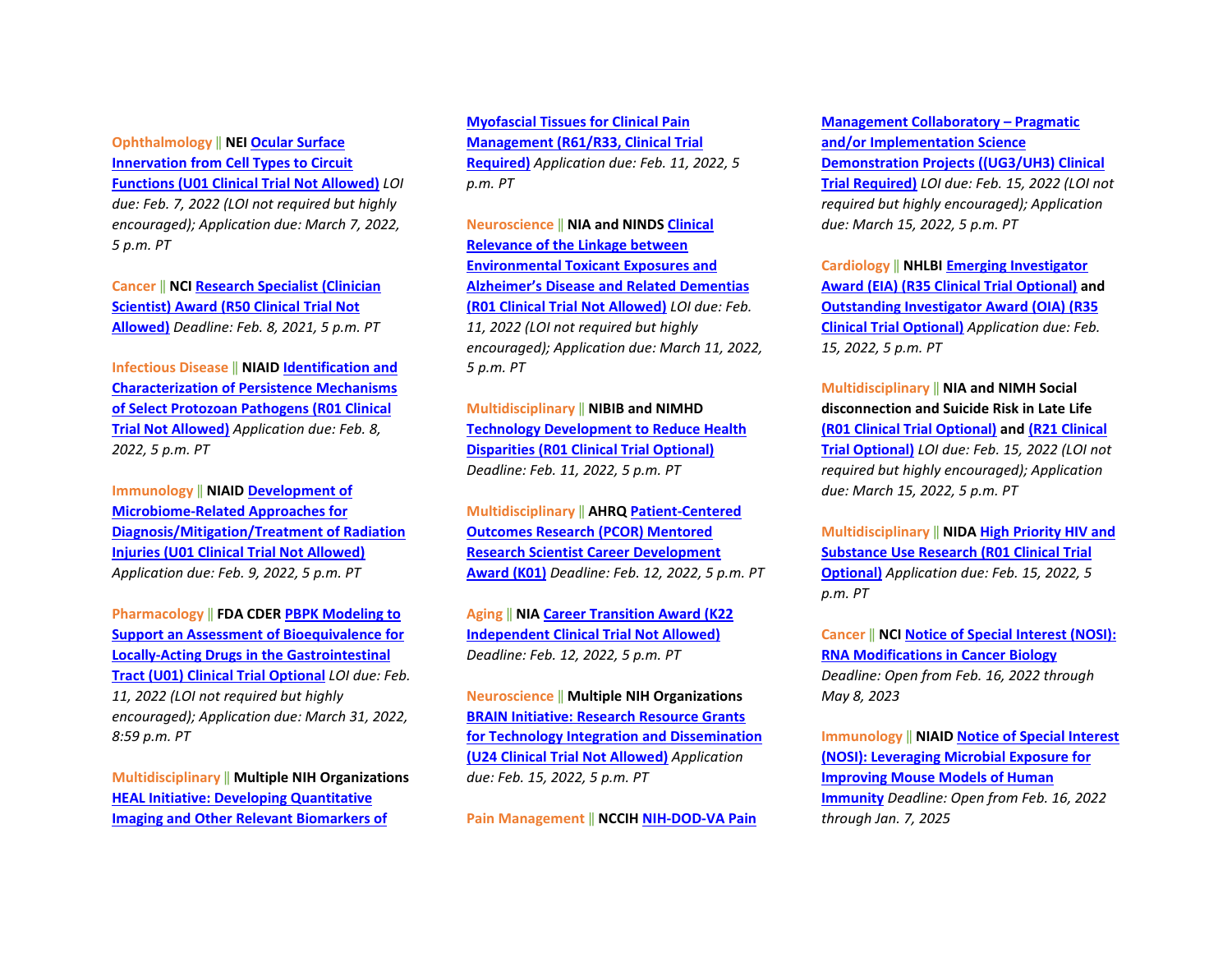**Neuroscience** ‖ **Multiple NIH Organizations [Notice of Special Interest \(NOSI\): BRAIN](https://grants.nih.gov/grants/guide/notice-files/NOT-NS-22-052.html)  [Initiative: Translation of Groundbreaking](https://grants.nih.gov/grants/guide/notice-files/NOT-NS-22-052.html)  [Technologies from Early-stage Development](https://grants.nih.gov/grants/guide/notice-files/NOT-NS-22-052.html)  [through Early Clinical Study via Blueprint](https://grants.nih.gov/grants/guide/notice-files/NOT-NS-22-052.html)  [MedTech](https://grants.nih.gov/grants/guide/notice-files/NOT-NS-22-052.html)** *Deadline: Open from Feb. 18, 2022 through June 20, 2024*

**Infectious Disease** ‖ **NIAID [Advancing Group A](https://grants.nih.gov/grants/guide/rfa-files/RFA-AI-21-070.html)  [Streptococcus Vaccine Discovery \(R01 Clinical](https://grants.nih.gov/grants/guide/rfa-files/RFA-AI-21-070.html)  [Trial Not Allowed\)](https://grants.nih.gov/grants/guide/rfa-files/RFA-AI-21-070.html)** *Application due: Feb. 18, 2022, 5 p.m. PT*

**Mental Health** ‖ **NIMH [Enhanced](https://grants.nih.gov/grants/guide/rfa-files/RFA-MH-22-125.html)  [Interpersonal Focused Strategies for Suicide](https://grants.nih.gov/grants/guide/rfa-files/RFA-MH-22-125.html)  [Prevention Interventions \(R34 Clinical Trial](https://grants.nih.gov/grants/guide/rfa-files/RFA-MH-22-125.html)  [Required\)](https://grants.nih.gov/grants/guide/rfa-files/RFA-MH-22-125.html)** *Application due: Feb. 18, 2022, 5 p.m. PT*

**Endocrinology** ‖ **NIDDK [Analysis, Technology,](https://grants.nih.gov/grants/guide/rfa-files/RFA-DK-21-034.html)  [Leadership, Administration and Science](https://grants.nih.gov/grants/guide/rfa-files/RFA-DK-21-034.html)  [\(ATLAS\) Center \(U24 Clinical Trial Not](https://grants.nih.gov/grants/guide/rfa-files/RFA-DK-21-034.html)  [Allowed\)](https://grants.nih.gov/grants/guide/rfa-files/RFA-DK-21-034.html)** *LOI due: Feb. 24, 2022 (LOI not required but highly encouraged); Application due: March 24, 2022, 5 p.m. PT*

**Pediatrics** ‖ **NICH[D Elucidating the Role of](https://grants.nih.gov/grants/guide/rfa-files/RFA-HD-22-023.html)  [Nutrition in Care and Development of](https://grants.nih.gov/grants/guide/rfa-files/RFA-HD-22-023.html)  [Preterm Infants \(R01 Clinical Trial Optional\)](https://grants.nih.gov/grants/guide/rfa-files/RFA-HD-22-023.html)** *LOI due: Feb. 28, 2022 (LOI not required but highly encouraged); Application due: March 30, 2022, 5 p.m. PT* 

**Multidisciplinary** ‖ **NICHD, NIDA and NIMH** 

**Adolescent Medicine Trials Network for HIV/AIDS Interventions (ATN[\) Operations and](https://grants.nih.gov/grants/guide/rfa-files/RFA-HD-23-021.html)  [Collaborations Center \(UM2 Clinical Trial](https://grants.nih.gov/grants/guide/rfa-files/RFA-HD-23-021.html)  [Optional\)](https://grants.nih.gov/grants/guide/rfa-files/RFA-HD-23-021.html) an[d Scientific Leadership Center](https://grants.nih.gov/grants/guide/rfa-files/RFA-HD-23-020.html)  [\(UM2 Clinical Trial Optional\)](https://grants.nih.gov/grants/guide/rfa-files/RFA-HD-23-020.html)** *LOI due: Feb. 28, 2022 (LOI not required but highly encouraged); Application due: March 31, 2022, 5 p.m. PT*

**Multidisciplinary** ‖ **NICHD and ORWH [Promoting Reproductive Health for](https://grants.nih.gov/grants/guide/rfa-files/RFA-HD-23-005.html)  [Adolescents and Adults with Disabilities \(R01](https://grants.nih.gov/grants/guide/rfa-files/RFA-HD-23-005.html)  [Clinical Trial Optional\)](https://grants.nih.gov/grants/guide/rfa-files/RFA-HD-23-005.html)** *LOI due: Feb. 28, 2022 (LOI not required but highly encouraged); Application due: March 30, 2022, 5 p.m. PT*

#### **March 2022**

**Biology** ‖ **FD[A Research to support the](https://grants.nih.gov/grants/guide/pa-files/PAR-22-087.html)  [development of alternatives to antimicrobials](https://grants.nih.gov/grants/guide/pa-files/PAR-22-087.html)  [for use in food-producing animals \(U01\)](https://grants.nih.gov/grants/guide/pa-files/PAR-22-087.html)  [Clinical Trial Not Allowed](https://grants.nih.gov/grants/guide/pa-files/PAR-22-087.html)** *LOI due: March 1, 2022 (LOI not required but highly encouraged); Application due: April 1, 2022, 8:59 p.m. PT* 

**Neuroscience** ‖ **NIH Common Fun[d SPARC VNS](https://grants.nih.gov/grants/guide/rfa-files/RFA-RM-22-002.html)  [Endpoints from Standardized Parameters](https://grants.nih.gov/grants/guide/rfa-files/RFA-RM-22-002.html)  [\(VESPA\) \(U54 Clinical](https://grants.nih.gov/grants/guide/rfa-files/RFA-RM-22-002.html) Trial Required)** *LOI due: March 1, 2022 (LOI not required but highly encouraged); Application due: April 1, 2022, 5 p.m. PT* 

**Substance Use** ‖ **Multiple NIH Organizations [HEAL Initiative: Data and Methods to Address](https://grants.nih.gov/grants/guide/rfa-files/RFA-DA-22-044.html)  [Urgent Needs to Stem the Opioid Epidemic](https://grants.nih.gov/grants/guide/rfa-files/RFA-DA-22-044.html)  (R01- [Clinical Trial Not Allowed\)](https://grants.nih.gov/grants/guide/rfa-files/RFA-DA-22-044.html)** *Deadline:* 

*March 10, 2022, 5 p.m. PT* 

**Neuroscience** ‖ **NI[A Notice of Special Interest](https://grants.nih.gov/grants/guide/notice-files/NOT-AG-21-036.html)  [\(NOSI\): Novel Approaches to Diagnosing and](https://grants.nih.gov/grants/guide/notice-files/NOT-AG-21-036.html)  [Studying Clinical Alzheimer's Disease and](https://grants.nih.gov/grants/guide/notice-files/NOT-AG-21-036.html)  [Related Dementias](https://grants.nih.gov/grants/guide/notice-files/NOT-AG-21-036.html)** *Deadline: Open from March 11, 2022 through Nov. 13, 2024*

**Neuroscience** ‖ **NIA and NINDS Research on Current Topics in Alzheimer's Disease and Its Related Dementias [\(R01 Clinical Trial](https://grants.nih.gov/grants/guide/pa-files/PAR-22-093.html)  [Optional\)](https://grants.nih.gov/grants/guide/pa-files/PAR-22-093.html) an[d \(R21 Clinical Trial Optional\)](https://grants.nih.gov/grants/guide/pa-files/PAR-22-094.html)** *Deadline: March 11, 2022, 5 p.m. PT*

**Multidisciplinary** ‖ **NCI and OD[P Center for](https://grants.nih.gov/grants/guide/rfa-files/RFA-OD-22-002.html)  [Rapid Surveillance of Tobacco \(CRST\) to](https://grants.nih.gov/grants/guide/rfa-files/RFA-OD-22-002.html)  [Assess Changes in Use Behaviors, Product](https://grants.nih.gov/grants/guide/rfa-files/RFA-OD-22-002.html)  Marketing, and [the Marketplace \(U01 Clinical](https://grants.nih.gov/grants/guide/rfa-files/RFA-OD-22-002.html)  [Trial Not Allowed\)](https://grants.nih.gov/grants/guide/rfa-files/RFA-OD-22-002.html)** *LOI due: March 20, 2022 (LOI not required but highly encouraged); Application due: May 8, 2022, 5 p.m. PT*

**Cancer** ‖ **NC[I Advanced Development and](https://grants.nih.gov/grants/guide/rfa-files/RFA-CA-22-002.html)  [Validation of Emerging Molecular and Cellular](https://grants.nih.gov/grants/guide/rfa-files/RFA-CA-22-002.html)  [Analysis Technologies for Basic and Clinical](https://grants.nih.gov/grants/guide/rfa-files/RFA-CA-22-002.html)  [Cancer Research \(R33 Clinical Trial Not](https://grants.nih.gov/grants/guide/rfa-files/RFA-CA-22-002.html)  [Allowed\)](https://grants.nih.gov/grants/guide/rfa-files/RFA-CA-22-002.html) an[d Innovative Molecular and](https://grants.nih.gov/grants/guide/rfa-files/RFA-CA-22-001.html)  [Cellular Analysis Technologies for Basic and](https://grants.nih.gov/grants/guide/rfa-files/RFA-CA-22-001.html)  [Clinical Cancer Research \(R61 Clinical Trial Not](https://grants.nih.gov/grants/guide/rfa-files/RFA-CA-22-001.html)  [Allowed\)](https://grants.nih.gov/grants/guide/rfa-files/RFA-CA-22-001.html)** *LOI due: March 22, 2022 (LOI not required but highly encouraged); Application due: April 22, 2022, 5 p.m. PT*

**Cancer** ‖ **NC[I Innovative Biospecimen Science](https://grants.nih.gov/grants/guide/rfa-files/RFA-CA-22-003.html)  [Technologies for Basic and Clinical Cancer](https://grants.nih.gov/grants/guide/rfa-files/RFA-CA-22-003.html)**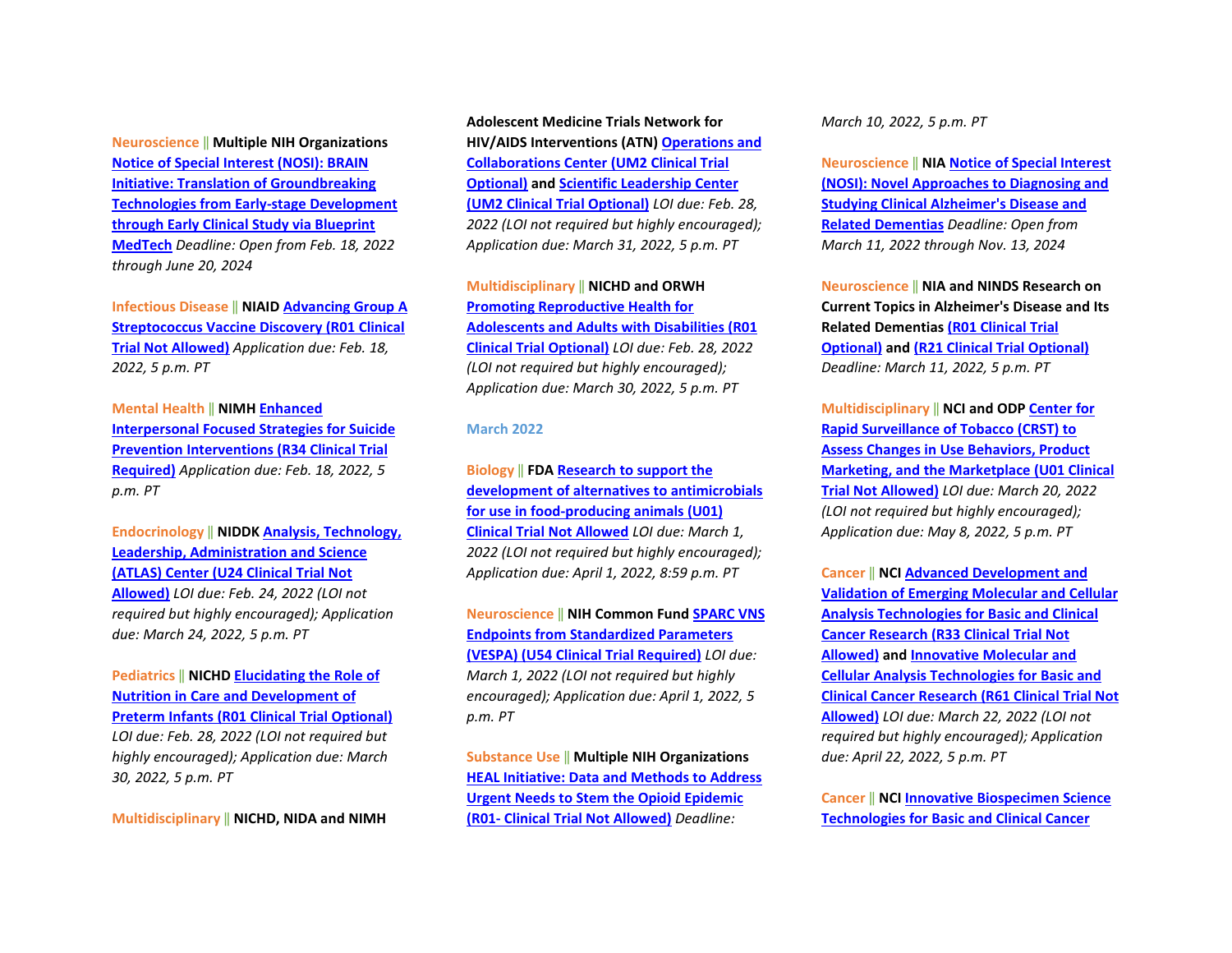**[Research \(R61 Clinical Trial Not Allowed\)](https://grants.nih.gov/grants/guide/rfa-files/RFA-CA-22-003.html)** *LOI due: March 22, 2021 (LOI not required but highly encouraged); Application due: April 22, 2022, 5 p.m. PT*

#### **April 2022**

**HIV/AIDS** ‖ **NIDA, NIMH and OBSSR Advancing communication strategies to support future HIV vaccine use [\(R01 Clinical Trial Optional\)](https://grants.nih.gov/grants/guide/rfa-files/RFA-MH-22-170.html) and [\(R21 Clinical Trial Optional\)](https://grants.nih.gov/grants/guide/rfa-files/RFA-MH-22-171.html)** *LOI due: April 10, 2022 (LOI not required but highly encouraged); Application due: May 10, 2022, 5 p.m. PT* 

**Aging** ‖ **NI[A Pharmacokinetic and](https://grants.nih.gov/grants/guide/rfa-files/RFA-AG-23-008.html)  [Pharmacodynamic \(PK/PD\) Studies of mTOR](https://grants.nih.gov/grants/guide/rfa-files/RFA-AG-23-008.html)  [Inhibitors on Aging-Related Indications \(U01](https://grants.nih.gov/grants/guide/rfa-files/RFA-AG-23-008.html)  [Clinical Trial Required\)](https://grants.nih.gov/grants/guide/rfa-files/RFA-AG-23-008.html)** *LOI due: April 14, 2022 (LOI not required but highly encouraged); Application due: June 15, 2022, 5 p.m. PT*

**Multidisciplinary** ‖ **Multiple NIH Organizations [Opportunities for Collaborative Research at](https://grants.nih.gov/grants/guide/pa-files/PAR-21-343.html)  [the NIH Clinical Center \(U01 Clinical Trial](https://grants.nih.gov/grants/guide/pa-files/PAR-21-343.html)  [Optional\)](https://grants.nih.gov/grants/guide/pa-files/PAR-21-343.html) an[d Pre-application: Opportunities](https://grants.nih.gov/grants/guide/pa-files/PAR-21-342.html)  [for Collaborative Research at the NIH Clinical](https://grants.nih.gov/grants/guide/pa-files/PAR-21-342.html)  [Center \(X02 Clinical Trial Optional\)](https://grants.nih.gov/grants/guide/pa-files/PAR-21-342.html)** *Application due: April 18, 2022, 5 p.m. PT* 

**Immunology** ‖ **NIAI[D Host Immunity and](https://grants.nih.gov/grants/guide/rfa-files/RFA-AI-22-001.html)  [Novel Immunization Strategies](https://grants.nih.gov/grants/guide/rfa-files/RFA-AI-22-001.html)  for** *[Clostridioides difficile](https://grants.nih.gov/grants/guide/rfa-files/RFA-AI-22-001.html)* **Infection (CDI) (U19 [Clinical Trial Not Allowed\)](https://grants.nih.gov/grants/guide/rfa-files/RFA-AI-22-001.html)** *LOI due: April 20, 2022 (LOI not required but highly encouraged);*  *Application due: May 20, 2022, 5 p.m. PT*

**Multidisciplinary** ‖ **NIDDK [High Impact,](https://grants.nih.gov/grants/guide/pa-files/PAR-22-069.html)  [Interdisciplinary Science in NIDDK Research](https://grants.nih.gov/grants/guide/pa-files/PAR-22-069.html)  [Areas \(RC2 Clinical Trial Optional\)](https://grants.nih.gov/grants/guide/pa-files/PAR-22-069.html)** *LOI due: April 20, 2022 (six weeks before application deadline) (LOI not required but highly encouraged); Application due: June 1, 2022, 5 p.m. PT*

#### **May 2022**

**Cancer** ‖ **NC[I Exploratory Grants in Cancer](https://grants.nih.gov/grants/guide/pa-files/PAR-21-341.html)  [Control \(R21 Clinical Trial Optional\)](https://grants.nih.gov/grants/guide/pa-files/PAR-21-341.html)** *LOI due: May 7, 2022 (LOI not required but highly encouraged); Application due: June 7, 2022, 5 p.m. PT*

**Multidisciplinary** ‖ **NHLBI [Notice of Special](https://grants.nih.gov/grants/guide/notice-files/NOT-HL-21-025.html)  [Interest \(NOSI\): Examining Effects of HIV Pre-](https://grants.nih.gov/grants/guide/notice-files/NOT-HL-21-025.html)[Exposure Prophylaxis \(PrEP\) on Heart, Lung,](https://grants.nih.gov/grants/guide/notice-files/NOT-HL-21-025.html)  [Blood, and Sleep Function](https://grants.nih.gov/grants/guide/notice-files/NOT-HL-21-025.html)** *Deadline: Open from May 7, 2022 through May 8, 2025*

**Multidisciplinary** ‖ **NIGM[S National and](https://grants.nih.gov/grants/guide/pa-files/PAR-22-065.html)  [Regional Resources \(R24 -](https://grants.nih.gov/grants/guide/pa-files/PAR-22-065.html) Clinical Trial Not [Allowed\)](https://grants.nih.gov/grants/guide/pa-files/PAR-22-065.html)** *LOI due: May 14, 2022 (LOI not required but highly encouraged); Application due: June 14, 2022, 5 p.m. PT*

**Mental Health** ‖ **NIMH [Pilot Practice-based](https://grants.nih.gov/grants/guide/rfa-files/RFA-MH-22-120.html)  [Research for Primary Care Suicide Prevention](https://grants.nih.gov/grants/guide/rfa-files/RFA-MH-22-120.html)  [\(R34 Clinical Trial Optional\)](https://grants.nih.gov/grants/guide/rfa-files/RFA-MH-22-120.html)** *LOI due: May 20, 2022 (LOI not required but highly encouraged); Application due: June 21, 2022, 5 p.m. PT*

**June 2022** 

**Multidisciplinary** ‖ **Multiple NIH Organizations [Risk and Protective Factors of Family Health](https://grants.nih.gov/grants/guide/pa-files/PAR-21-358.html)  [and Family Level Interventions \(R01 -](https://grants.nih.gov/grants/guide/pa-files/PAR-21-358.html) Clinical [Trial Optional\)](https://grants.nih.gov/grants/guide/pa-files/PAR-21-358.html)** *Deadline: June 5, 2022, 5 p.m. PT*

**Substance Use** ‖ **NIAA[A Notice of Special](https://grants.nih.gov/grants/guide/notice-files/NOT-AA-22-001.html)  [Interest \(NOSI\): Epidemiology and Prevention](https://grants.nih.gov/grants/guide/notice-files/NOT-AA-22-001.html)  [of Alcohol Misuse in Understudied Young](https://grants.nih.gov/grants/guide/notice-files/NOT-AA-22-001.html)  [Adult Populations; Military, Workforce, and](https://grants.nih.gov/grants/guide/notice-files/NOT-AA-22-001.html)  [Community College](https://grants.nih.gov/grants/guide/notice-files/NOT-AA-22-001.html)** *Deadline: Open from June 5, 2022 through Sept. 8, 2025*

**Multidisciplinary** ‖ **Multiple NIH Organizations Research on Biopsychosocial Factors of Social Connectedness and Isolation on Health, Wellbeing, Illness, and Recovery [\(R01 Basic](https://grants.nih.gov/grants/guide/pa-files/PAR-21-349.html)  [Experimental Studies with Humans Required\),](https://grants.nih.gov/grants/guide/pa-files/PAR-21-349.html) [\(R01 Clinical Trial Required\)](https://grants.nih.gov/grants/guide/pa-files/PAR-21-352.html) an[d \(R01 Clinical](https://grants.nih.gov/grants/guide/pa-files/PAR-21-350.html)  [Trials Not Allowed\)](https://grants.nih.gov/grants/guide/pa-files/PAR-21-350.html)** *Deadline: June 21, 2022, 5 p.m. PT*

#### **Open**

**Neuroscience** ‖ **DoD Amyotrophic Lateral Sclerosis Research Program [Awards](https://cdmrp.army.mil/pubs/press/2022/22alsrppreann)** *Deadline: Not announced yet; will be posted here again when deadline is announced*

**Cancer** ‖ **DoD Breast Cancer Research Program [Awards](https://cdmrp.army.mil/pubs/press/2022/22bcrppreann)** *Deadline: Not announced yet; will be posted here again when deadline is*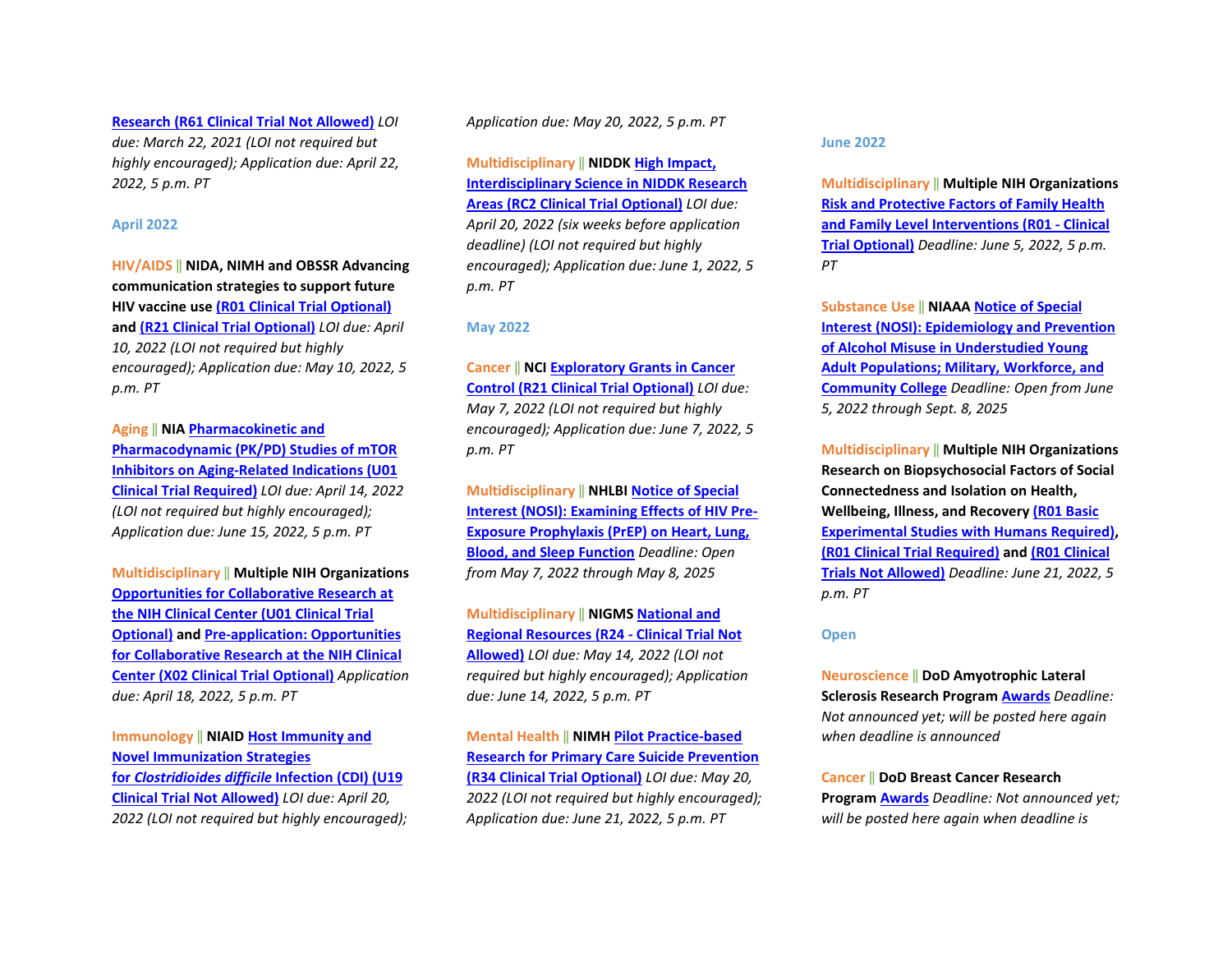#### *announced*

**Neuroscience** ‖ **DoD Epilepsy Research** 

**Program [Awards](https://cdmrp.army.mil/pubs/press/2022/22erppreann)** *Deadline: Not announced yet; will be posted here again when deadline is announced*

**Cancer** ‖ **DoD Ovarian Cancer Research Program [Awards](https://cdmrp.army.mil/pubs/press/2022/22ocrppreann)** *Deadline: Not announced yet; will be posted here again when deadline is announced* 

**Multidisciplinary** ‖ **DoD Tuberous Sclerosis Complex Research Progra[m Awards](https://cdmrp.army.mil/pubs/press/2022/22tscrppreann)** *Deadline: Not announced yet; will be posted here again when deadline is announced*

**Genomics** ‖ **NHGRI [Center for Inherited](https://grants.nih.gov/grants/guide/pa-files/PAR-20-230.html)  [Disease Research \(CIDR\) High Throughput](https://grants.nih.gov/grants/guide/pa-files/PAR-20-230.html)  [Sequencing and Genotyping Resource Access](https://grants.nih.gov/grants/guide/pa-files/PAR-20-230.html)  [\(X01 Clinical Trial Not Allowed\)](https://grants.nih.gov/grants/guide/pa-files/PAR-20-230.html)** *Applications are accepted by continuous receipt* 

**Biology** ‖ **NSF [Biophotonics](https://www.nsf.gov/funding/pgm_summ.jsp?pims_id=505719)** *Applications accepted anytime*

**Biology** ‖ **NSF [Cellular and Biochemical](https://www.nsf.gov/funding/pgm_summ.jsp?pims_id=505721)  [Engineering](https://www.nsf.gov/funding/pgm_summ.jsp?pims_id=505721)** *Applications accepted anytime* 

**Biology** ‖ **NSF [Dear Colleague Letter:](https://www.nsf.gov/pubs/2020/nsf20074/nsf20074.jsp?WT.mc_id=USNSF_25&WT.mc_ev=click)  [Conferences for Building Computational](https://www.nsf.gov/pubs/2020/nsf20074/nsf20074.jsp?WT.mc_id=USNSF_25&WT.mc_ev=click)  [Literacy in Biological Sciences](https://www.nsf.gov/pubs/2020/nsf20074/nsf20074.jsp?WT.mc_id=USNSF_25&WT.mc_ev=click)** *Deadline: Open* 

**Multidisciplinary** ‖ **NS[F Dear Colleague Letter:](https://www.nsf.gov/pubs/2021/nsf21037/nsf21037.jsp?WT.mc_id=USNSF_25&WT.mc_ev=click)  [Pilot Projects for Cyberinfrastructure Centers](https://www.nsf.gov/pubs/2021/nsf21037/nsf21037.jsp?WT.mc_id=USNSF_25&WT.mc_ev=click)** 

**[of Excellence](https://www.nsf.gov/pubs/2021/nsf21037/nsf21037.jsp?WT.mc_id=USNSF_25&WT.mc_ev=click)** *Deadline: Rolling*

**Biology** ‖ **NSF [Division of Integrative](https://www.nsf.gov/pubs/2020/nsf20536/nsf20536.htm?WT.mc_id=USNSF_25&WT.mc_ev=click)  [Organismal Systems Core Programs](https://www.nsf.gov/pubs/2020/nsf20536/nsf20536.htm?WT.mc_id=USNSF_25&WT.mc_ev=click)** *Applications accepted anytime*

**Biology** ‖ **NSF [Division of Molecular and](https://www.nsf.gov/pubs/2021/nsf21509/nsf21509.htm?WT.mc_id=USNSF_25&WT.mc_ev=click)  [Cellular Biosciences: Investigator-initiated](https://www.nsf.gov/pubs/2021/nsf21509/nsf21509.htm?WT.mc_id=USNSF_25&WT.mc_ev=click)  [research projects \(MCB\)](https://www.nsf.gov/pubs/2021/nsf21509/nsf21509.htm?WT.mc_id=USNSF_25&WT.mc_ev=click)** *Deadline: Open*

**Multidisciplinary** ‖ **NS[F Enabling Discovery](https://www.nsf.gov/pubs/2020/nsf20532/nsf20532.htm?WT.mc_id=USNSF_25&WT.mc_ev=click)  [through GEnomic Tools \(EDGE\)](https://www.nsf.gov/pubs/2020/nsf20532/nsf20532.htm?WT.mc_id=USNSF_25&WT.mc_ev=click)** *Deadline: Open* 

**Biology** ‖ **NSF [Infrastructure Innovation for](https://www.nsf.gov/pubs/2021/nsf21502/nsf21502.htm?WT.mc_id=USNSF_25&WT.mc_ev=click)  [Biological Research \(Innovation\)](https://www.nsf.gov/pubs/2021/nsf21502/nsf21502.htm?WT.mc_id=USNSF_25&WT.mc_ev=click)** *Deadline: Open* 

**Biology** ‖ **NSF [Transitions to Excellence in](https://www.nsf.gov/pubs/2021/nsf21508/nsf21508.htm?WT.mc_id=USNSF_25&WT.mc_ev=click)  [Molecular and Cellular Biosciences Research](https://www.nsf.gov/pubs/2021/nsf21508/nsf21508.htm?WT.mc_id=USNSF_25&WT.mc_ev=click)  [\(Transitions\)](https://www.nsf.gov/pubs/2021/nsf21508/nsf21508.htm?WT.mc_id=USNSF_25&WT.mc_ev=click)** *Deadline: Open*

#### *Private*

#### **January 2022**

**Dermatology** ‖ **National Psoriasis Foundation [Psoriatic Disease Research Fellowships](https://www.psoriasis.org/psoriatic-disease-research-fellowships/)** *Deadline: Jan. 21, 2022, 5 p.m. PT*

**Dermatology** ‖ **National Psoriasis Foundation [Research Funding](https://www.psoriasis.org/available-funding-opportunities/)** *Deadline: Jan. 21, 2022, 5 p.m. PT*

**Pediatrics** ‖ **American Academy of Pediatrics** 

**[CATCH Planning, Implementation, and](https://downloads.aap.org/AAP/PDF/catchplanimpcall.pdf)  [Resident Grants](https://downloads.aap.org/AAP/PDF/catchplanimpcall.pdf)** *Deadline: Jan. 24, 2022, 9:59 p.m. PT* 

**Dermatology** ‖ **Pfizer [2022 Fellowship for](https://cdn.pfizer.com/pfizercom/2021-12/GMG_2022-I%26I-L_FellowshipInflammatoryDermatologicalDiseases.pdf?ztvEi3iNxAggVRw36cu4G_YLoNoXtVSx)  [Inflammatory Dermatological Diseases](https://cdn.pfizer.com/pfizercom/2021-12/GMG_2022-I%26I-L_FellowshipInflammatoryDermatologicalDiseases.pdf?ztvEi3iNxAggVRw36cu4G_YLoNoXtVSx)** *Deadline: Jan. 24, 2022, 8:59 p.m. PT*

**Gastroenterology** ‖ **Pfizer [2022 Inflammatory](https://cdn.pfizer.com/pfizercom/2021-11/GMG_2022-I%26I-L_USIBDFellowship.pdf?tkRvfjnp4PZANhOcpaUnStVSyPQGSTbl)  [Bowel Disease \(IBD\) Fellowship](https://cdn.pfizer.com/pfizercom/2021-11/GMG_2022-I%26I-L_USIBDFellowship.pdf?tkRvfjnp4PZANhOcpaUnStVSyPQGSTbl)** *Deadline: Jan. 27, 2022, 8:59 p.m. PT* 

**Multidisciplinary** ‖ **L'Oréal US[A For Women in](https://www.loreal.com/en/usa/pages/group/fwis/)  [Science Fellowship](https://www.loreal.com/en/usa/pages/group/fwis/)** *Deadline: Jan. 28, 2022, 8:59 p.m. PT* 

**Neuroscience** ‖ **Parkinson's Foundation [Community Grants](https://www.parkinson.org/get-involved/Community-Grants?_ga=2.200388846.1377060880.1639061524-1073225536.1633362337)** *Deadline: Jan. 28, 2022, 8:59 p.m. PT*

**Multidisciplinary** ‖ **American Psychological Foundation [Alice F. Chang Cancer Wellness](https://www.apa.org/apf/funding/chang?tab=1)  [Grant](https://www.apa.org/apf/funding/chang?tab=1)** *Deadline: Jan. 31, 2022*

**Psychology** ‖ **American Psychological Foundation [Div. 37 Diane J. Willis Early Career](https://www.apa.org/apf/funding/div-37-willis?tab=1)  [Award](https://www.apa.org/apf/funding/div-37-willis?tab=1)** *Deadline: Jan. 31, 2022*

**Cancer** ‖ **EvansMDS [Discovery Research](https://evansmds.org/funding-information/)  [Grants](https://evansmds.org/funding-information/)** *LOI due: Jan. 31, 2022; Full application due: April 2022 This organization is on th[e President's List;](https://o2.ohsu.edu/foundations/research-program-grants/ohsu-presidents-list/index.cfm)  submit a [notice of intent form](https://app.smartsheet.com/b/form?EQBCT=b4b914967b774308b1947bbf8ab27b15) before applying* 

**Cancer** ‖ **EvansMDS [Young Investigator](https://evansmds.org/funding-information/)**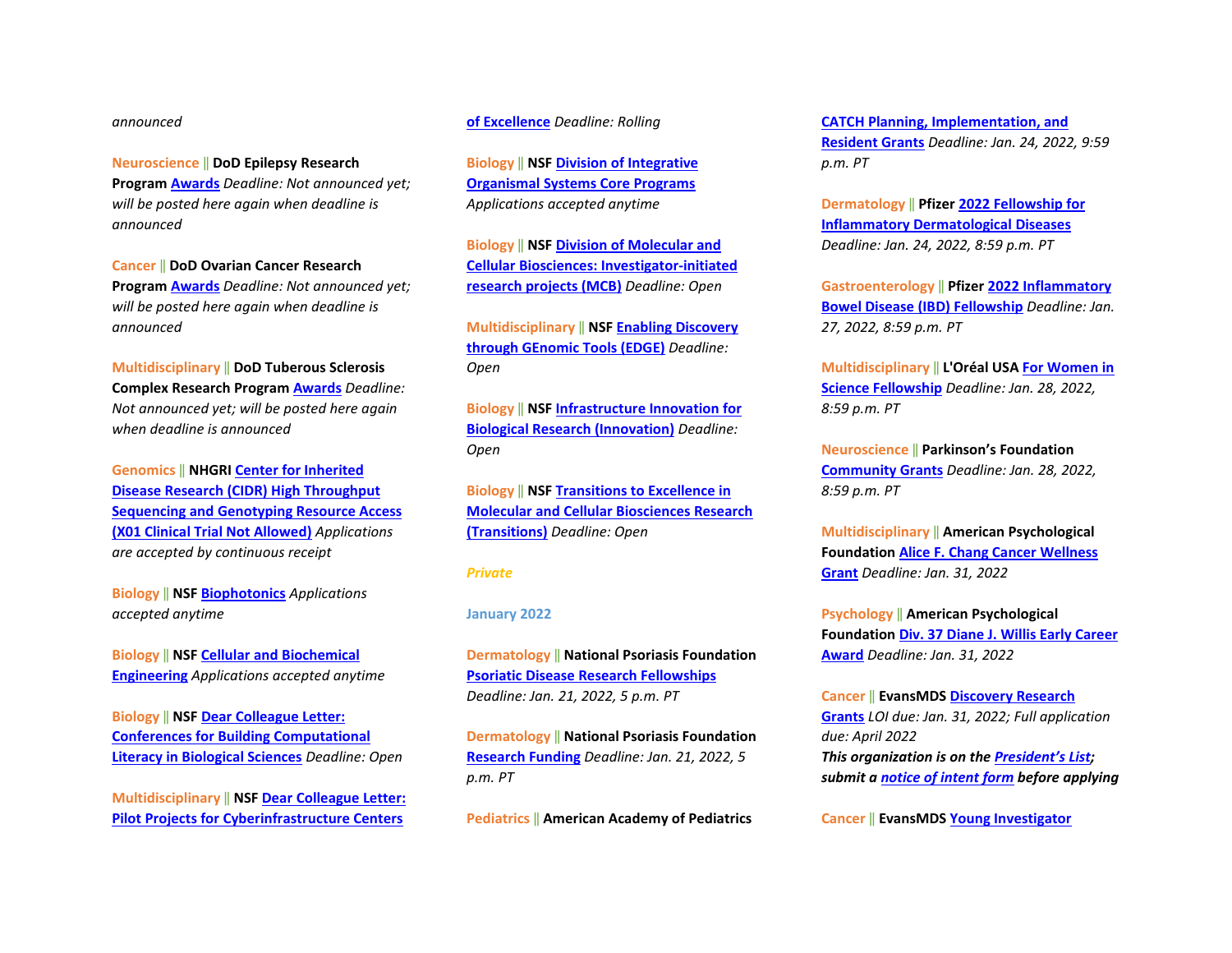**[Awards](https://evansmds.org/funding-information/)** *Deadline: Jan. 31, 2022 This organization is on th[e President's List;](https://o2.ohsu.edu/foundations/research-program-grants/ohsu-presidents-list/index.cfm)  submit a [notice of intent form](https://app.smartsheet.com/b/form?EQBCT=b4b914967b774308b1947bbf8ab27b15) before applying* 

#### **February 2022**

**Neuroscience** ‖ **FRAXA Research Foundation [Clinical Trial Grants](https://www.fraxa.org/fragile-x-research/grant-application/)** *Deadline: Feb. 1, 2022, 8:59 p.m. PT*

**Neuroscience** ‖ **FRAXA Research Foundation [Fellowships](https://www.fraxa.org/fragile-x-research/grant-application/)** *Deadline: Feb. 1, 2022, 8:59 p.m. PT*

**Cancer** ‖ **Jane Coffin Childs Memorial Fund for Medical Researc[h Postdoctoral Fellowship](https://www.jccfund.org/fellowship-information/)** *Deadline: Feb. 1, 2022*

**Physical Therapy** ‖ **Massage Therapy Foundation [Research Support Grant](http://massagetherapyfoundation.org/grants-and-contests/research-grants/)** *Deadline: Feb. 1, 2022, 9:59 p.m. PT*

**Multidisciplinary** ‖ **Patient-Centered Outcomes Research Institute [Implementation](https://www.pcori.org/funding-announcement-notice/new-cycle-1-2022-pcori-funding-announcements-now-open?utm_source=weeklyemail&utm_medium=email&utm_campaign=011122)  [Funding](https://www.pcori.org/funding-announcement-notice/new-cycle-1-2022-pcori-funding-announcements-now-open?utm_source=weeklyemail&utm_medium=email&utm_campaign=011122)** *LOI due: Feb. 1, 2022, 2 p.m. PT; Full application due: April 12, 2022, 2 p.m. PT*

**Multidisciplinary** ‖ **PhRMA Foundatio[n Health](https://www.phrmafoundation.org/awards/)  [Outcomes Research and Translational](https://www.phrmafoundation.org/awards/)  [Medicine Grants](https://www.phrmafoundation.org/awards/)** *Deadline: Feb. 1, 2022, 8:59 p.m. PT* 

**Cancer** ‖ **Sarcoma Foundation of America [2022 Research Grants](https://www.curesarcoma.org/sarcoma-research/apply-for-a-grant/)** *Deadline: Feb. 1, 2022, 2 p.m. PT*

**Nursing** ‖ **National League for Nursin[g Nursing](http://www.nln.org/professional-development-programs/grants-and-scholarships/nursing-education-research-grants/nln-nursing-education-research-grants-proposal-guidelines)  [Education Research Grants](http://www.nln.org/professional-development-programs/grants-and-scholarships/nursing-education-research-grants/nln-nursing-education-research-grants-proposal-guidelines)** *Deadline: Feb. 3, 2022*

**Neuroscience** ‖ **Alzheimer's Drug Discovery Foundation [Core Funding Programs](https://www.alzdiscovery.org/research-and-grants/funding-opportunities)** *LOI due: Feb. 4, 2022, 2 p.m. PT; Applications due: April 8, 2022, 2 p.m. PT This organization is on th[e President's](https://o2.ohsu.edu/foundations/research-program-grants/ohsu-presidents-list/index.cfm) List; submit a [notice of intent form](https://app.smartsheet.com/b/form?EQBCT=b4b914967b774308b1947bbf8ab27b15) before applying* 

**Emergency Medicine** ‖ **Emergency Medicine Foundation [Health Disparities Research Grant](https://www.emfoundation.org/globalassets/emf-health-disparities-research-grant-2022-2023-1.pdf)** *Deadline: Feb. 4, 2022* 

**Emergency Medicine** ‖ **Emergency Medicine Foundation and Society for Academic Emergency Medicine [Medical Student](https://www.emfoundation.org/globalassets/emf-saemf-medical-student-research-grant-2022-2023.pdf)  [Research Grant](https://www.emfoundation.org/globalassets/emf-saemf-medical-student-research-grant-2022-2023.pdf)** *Deadline: Feb. 4, 2022*

**Nursing** ‖ **Johnson & Johnson Innovation [Nurse-led Tech QuickFire Challenge](https://jlabs.jnjinnovation.com/quickfire-challenges/nurses-innovate-quickfire-challenge-healthcare-transformation-through-nurse-led-tech)** *Deadline: Feb. 4, 2022*

**Cancer** ‖ **Leukemia Research Foundation [Hollis Brownstein Research Grants Program](https://allbloodcancers.org/research-grants/)** *LOI due: Feb. 4, 2022, 10 a.m. PT; Applications due: April 4, 2022, 10 a.m. PT*

**Neuroscience** ‖ **Parkinson's Foundation [Movement Disorders Fellowship](https://www.parkinson.org/research/Grant-Opportunities/Parkinsons-Foundation-Institutional-Movement-Disorders-Training-Award)** *Deadline: Feb. 4, 2022*

**Multidisciplinary** ‖ **Southwest National** 

#### **Primate Research Cente[r Pilot Research](https://snprc.org/pilot-research-grants/)**

**[Grants](https://snprc.org/pilot-research-grants/)** *LOI due: Feb. 4, 2022; Full proposal due: March 25, 2022*

**Neuroscience** ‖ **Organization for Autism Research [Graduate Research Grant](https://researchautism.smapply.org/prog/graduate_2022/)  [Competition](https://researchautism.smapply.org/prog/graduate_2022/)** *Deadline: Feb. 7, 2022, 8:59 p.m. PT*

**Gastroenterology** ‖ **Pfizer [2022 IBD](https://cdn.pfizer.com/pfizercom/2021-11/GMG_2022-I%26I-L_IBDCompetitiveGrantProgram.pdf?sAccFVZjsRhZ1OceEUWtp4giKg9XdEKc)  [Competitive Grant Program](https://cdn.pfizer.com/pfizercom/2021-11/GMG_2022-I%26I-L_IBDCompetitiveGrantProgram.pdf?sAccFVZjsRhZ1OceEUWtp4giKg9XdEKc)** *Deadline: Feb. 7, 2022, 8:59 p.m. PT* 

**Surgery** ‖ **American Shoulder and Elbow Surgeons Foundatio[n Research Grant](https://www.ases-assn.org/about-ases/grants/)** *Deadline: Feb. 8, 2022* 

**Multidisciplinary** ‖ **Patient-Centered Outcomes Research Institute [Research](https://www.pcori.org/funding-announcement-notice/new-cycle-1-2022-pcori-funding-announcements-now-open?utm_source=weeklyemail&utm_medium=email&utm_campaign=011122)  [Funding](https://www.pcori.org/funding-announcement-notice/new-cycle-1-2022-pcori-funding-announcements-now-open?utm_source=weeklyemail&utm_medium=email&utm_campaign=011122)** *LOI due: Feb. 8, 2022, 2 p.m. PT; Full application due: May 3, 2022, 2 p.m. PT*

**Rheumatology** ‖ **Pfizer 202[2 Rheumatology](https://cdn.pfizer.com/pfizercom/2021-12/GMG_2022-I%26I-L_RheumatologyCompetitiveResearch.pdf?74iiyEAumPVCWQQ4LqPTsjejWm1fGsax)  [Competitive Grant Program](https://cdn.pfizer.com/pfizercom/2021-12/GMG_2022-I%26I-L_RheumatologyCompetitiveResearch.pdf?74iiyEAumPVCWQQ4LqPTsjejWm1fGsax)** *Deadline: Feb. 8, 2022, 8:59 p.m. PT* 

**Cancer** ‖ **American Society for Radiation Oncology [Minority Summer Fellowship Award](https://www.astro.org/Patient-Care-and-Research/Research/Funding-Opportunities/ASTRO-Minority-Summer-Fellowship-Award)** *Deadline: Feb. 11, 2022* 

**Multidisciplinary** ‖ **Danone North America [Gut](https://www.danonenorthamerica.com/fellowship-application/)  [Microbiome, Yogurt and Probiotics Fellowship](https://www.danonenorthamerica.com/fellowship-application/)  [Grant](https://www.danonenorthamerica.com/fellowship-application/)** *Deadline: Feb. 14, 2022* 

**Nephrology** ‖ **National Kidney Foundation**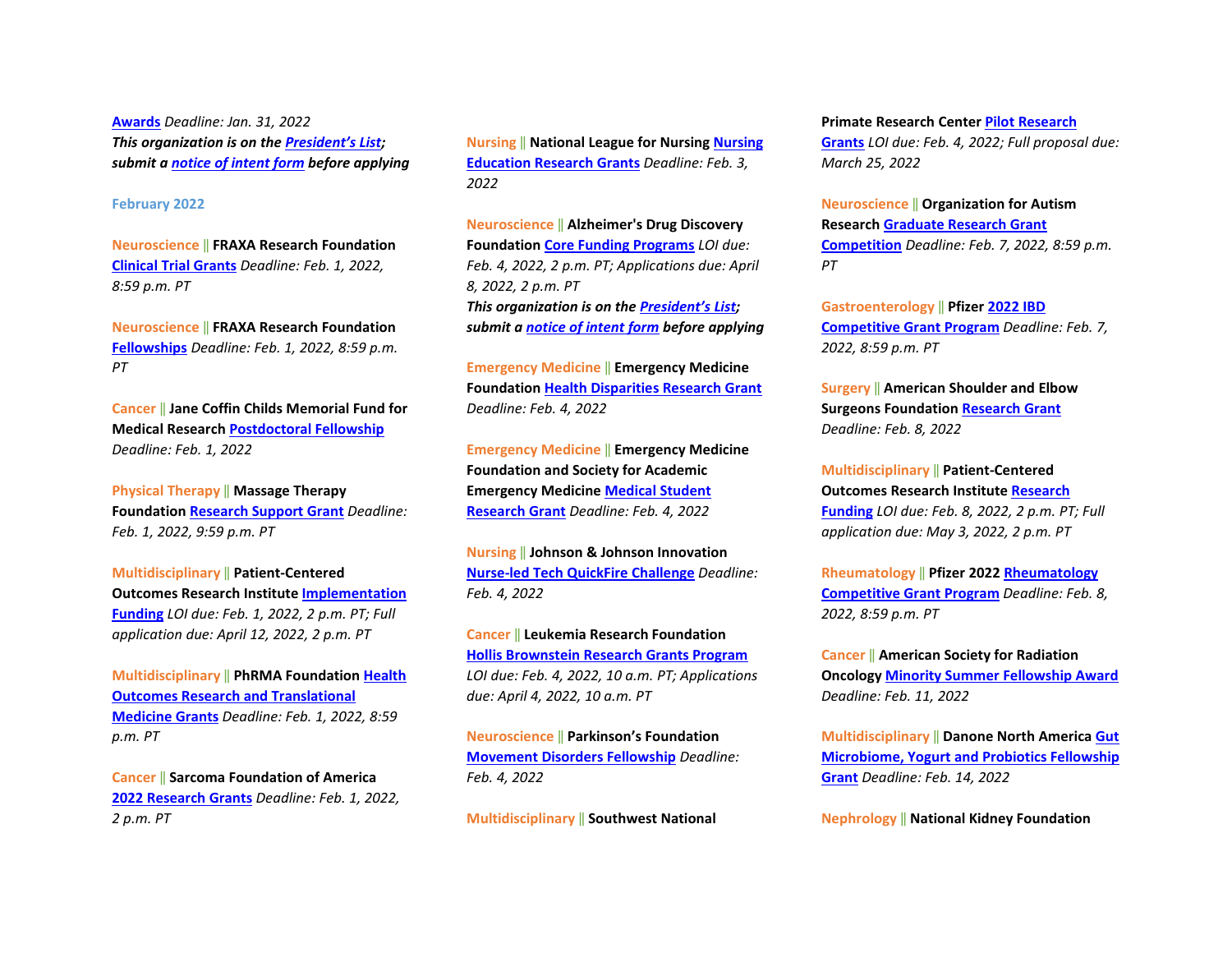**[Young Investigator Research Grant](https://www.kidney.org/professionals/research/awards)** *Deadline: Feb. 14, 2022*

**Psychology** ‖ **American Psychological Foundation [Dr. Christine Blasey-Ford Grant](https://www.apa.org/apf/funding/blasey-ford?tab=1)** *Deadline: Feb. 15, 2022*

**Psychology** ‖ **American Psychological Foundation [Trauma Psychology Grant](https://www.apa.org/apf/funding/trauma-psychology-grant?tab=1)** *Deadline: Feb. 15, 2022*

**Rheumatology** ‖ **Pfizer [2022 Rheumatology](https://cdn.pfizer.com/pfizercom/2021-12/2022%20Rheumatology%20Fellowship.pdf?ZDowZmfyMdjU9gqG2NjLpP_Wg11CHylZ)  [Fellowship](https://cdn.pfizer.com/pfizercom/2021-12/2022%20Rheumatology%20Fellowship.pdf?ZDowZmfyMdjU9gqG2NjLpP_Wg11CHylZ)** *Deadline: Feb. 15, 2022, 8:59 p.m. PT*

**Cardiology** ‖ **American Heart Association [Research Grants](https://professional.heart.org/en/research-programs/application-information?utm_source=fallwinterdeadlines&utm_medium=email&utm_campaign=email+fall+winter+deadlines)** *Deadline: Deadlines go through Feb. 16, 2022, 1 p.m. PT* 

**Pulmonology** ‖ **Cystic Fibrosis Foundation [Funding Opportunities](https://www.cff.org/research-clinical-trials/academic-funding-opportunities)** *Deadline: All applications due Feb. 16, 2022, 2 p.m. PT, except First and Second Year Fellowships, due March 2, 2022, 2 p.m. PT*

**Neuroscience** ‖ **National Multiple Sclerosis Society [Therapeutic Development](https://nmsscdn.azureedge.net/NationalMSSociety/media/MSNationalFiles/Research/Fast-Forward-2022-RFA-01-11-2022-final.pdf)  [Opportunities Addressing Nervous System](https://nmsscdn.azureedge.net/NationalMSSociety/media/MSNationalFiles/Research/Fast-Forward-2022-RFA-01-11-2022-final.pdf)  [Repair in Multiple Sclerosis](https://nmsscdn.azureedge.net/NationalMSSociety/media/MSNationalFiles/Research/Fast-Forward-2022-RFA-01-11-2022-final.pdf)** *LOI due: Feb. 16, 2022; Full proposal due: Feb. 23, 2022* 

**Neuroscience** ‖ **New York Stem Cell Foundation NYSCF – [Robertson Neuroscience](https://nyscf.org/programs/extramural-grants/applicants/neuroscience-investigator-awards/)  [Investigator Awards](https://nyscf.org/programs/extramural-grants/applicants/neuroscience-investigator-awards/)** *Deadline: Feb. 16, 2022, 2 p.m. PT*

*This organization is on th[e President's List;](https://o2.ohsu.edu/foundations/research-program-grants/ohsu-presidents-list/index.cfm)  submit a [notice of intent form](https://app.smartsheet.com/b/form?EQBCT=b4b914967b774308b1947bbf8ab27b15) before applying* 

**Allergies** ‖ **Johnson & Johnson Innovation [Food Allergy Prevention QuickFire Challenge](https://jlabs.jnjinnovation.com/quickfire-challenges/food-allergy-prevention-quickfire-challenge)** *Deadline: Feb. 18, 2022* 

**Cancer** ‖ **Alex's Lemonade Stand Foundation [Pediatric Oncology Student Training Program](https://www.alexslemonade.org/sites/default/files/images/alsf1/2022_post_program_guidelines_final.pdf)** *Deadline: Feb. 21, 2022, 5 p.m. PT* 

**Multidisciplinary** ‖ **Human Animal Bond Research Institut[e Addressing Evidence-Based](https://habri.org/grants/funding-opportunities/)  [Health Benefits of Human-Animal Interaction](https://habri.org/grants/funding-opportunities/)** *Deadline: Feb. 24, 2022, 8:59 p.m. PT*

**Dermatology** ‖ **Pfizer [Inflammatory and](https://cdn.pfizer.com/pfizercom/2021-12/GMG_2021-I%26I-L_InflammatoryImmune-MediatedDermatologicDisordersEarlyCareer.pdf?OhnHtNA2U3qGzxAgftsqpr_CTsyDk38M)  [Immune-Mediated Dermatologic Disorders](https://cdn.pfizer.com/pfizercom/2021-12/GMG_2021-I%26I-L_InflammatoryImmune-MediatedDermatologicDisordersEarlyCareer.pdf?OhnHtNA2U3qGzxAgftsqpr_CTsyDk38M)  [Research RFP: Early Career Investigators](https://cdn.pfizer.com/pfizercom/2021-12/GMG_2021-I%26I-L_InflammatoryImmune-MediatedDermatologicDisordersEarlyCareer.pdf?OhnHtNA2U3qGzxAgftsqpr_CTsyDk38M)** *Deadline: Feb. 24, 2022, 8:59 p.m. PT*

**Audiology** ‖ **Hearing Health Foundation [Emerging Research Grants](https://hearinghealthfoundation.org/how-to-apply)** *Deadline: Feb. 25, 2022*

**Sexual Health** ‖ **Sexual Medicine Society of North Americ[a Young Clinicians Research](https://www.smsna.org/grants/smsna-young-clinicians-research-grant)  [Grant](https://www.smsna.org/grants/smsna-young-clinicians-research-grant)** *Deadline: Feb. 28, 2022*

**Neuroscience** ‖ **Simons Foundation Autism Research Initiative [Bridge to Independence](https://www.sfari.org/grant/bridge-to-independence-award-request-for-applications/?tab=overview)  [Award](https://www.sfari.org/grant/bridge-to-independence-award-request-for-applications/?tab=overview)** *Deadline: Feb. 28, 2022, 2 p.m. PT This organization is on th[e President's List;](https://o2.ohsu.edu/foundations/research-program-grants/ohsu-presidents-list/index.cfm)  submit a [notice of intent form](https://app.smartsheet.com/b/form?EQBCT=b4b914967b774308b1947bbf8ab27b15) before applying*  **March 2022** 

**Cardiology** ‖ **Abbott [Fellowship Program](https://www.cardiovascular.abbott/us/en/hcp/education-training/grants/ht-tab/fellowship-program-grants.html)  [Grants](https://www.cardiovascular.abbott/us/en/hcp/education-training/grants/ht-tab/fellowship-program-grants.html)** *Deadline: March 1, 2021* 

**Cancer** ‖ **Mark Foundation [Endeavor Awards](https://themarkfoundation.org/endeavor/)** *Deadline: LOI due: March 1, 2022; LOI due: Aug. 2, 2022, 2 p.m. PT This organization is on th[e President's List;](https://o2.ohsu.edu/foundations/research-program-grants/ohsu-presidents-list/index.cfm)  submit a [notice of intent form](https://app.smartsheet.com/b/form?EQBCT=b4b914967b774308b1947bbf8ab27b15) before applying* 

**Physical Therapy** ‖ **Massage Therapy Foundation [Research Award](http://massagetherapyfoundation.org/grants-and-contests/research-grants/)** *LOI due: March 1, 2022, 9:59 p.m. PT; Full application due: Aug. 1, 2022, 9:59 p.m. PT*

**Hematology** ‖ **Pfizer [2022 Global Hemophilia](https://cdn.pfizer.com/pfizercom/2021-11/2022-RD-G_GlobalHemophiliaASPIRE.pdf?Uke3UueSh3QRVpp1KaSg5Ak_Wuk3aGhM)  [ASPIRE](https://cdn.pfizer.com/pfizercom/2021-11/2022-RD-G_GlobalHemophiliaASPIRE.pdf?Uke3UueSh3QRVpp1KaSg5Ak_Wuk3aGhM)** *Deadline: March 1, 2022, 8:59 p.m. PT*

**Multidisciplinary** ‖ **Robert Wood Johnson Foundation [Health Policy Research Scholars](https://www.rwjf.org/en/library/funding-opportunities/2022/health-policy-research-scholars.html)** *Deadline: March 16, 2022, noon PT This organization is on th[e President's List;](https://o2.ohsu.edu/foundations/research-program-grants/ohsu-presidents-list/index.cfm)  submit a [notice of intent form](https://app.smartsheet.com/b/form?EQBCT=b4b914967b774308b1947bbf8ab27b15) before applying*

#### **April 2022**

**Neuroscience** ‖ **James S. McDonnell Foundation [Opportunity Awards](https://www.jsmf.org/apply/opportunity/)** *Deadline: April 1, 2022, 1:59 p.m. PT*

#### **Open**

**HIV/AIDS** ‖ **amfA[R Target Grants](https://www.amfar.org/target-grants-rfp-new/)** *Deadline: Rolling*